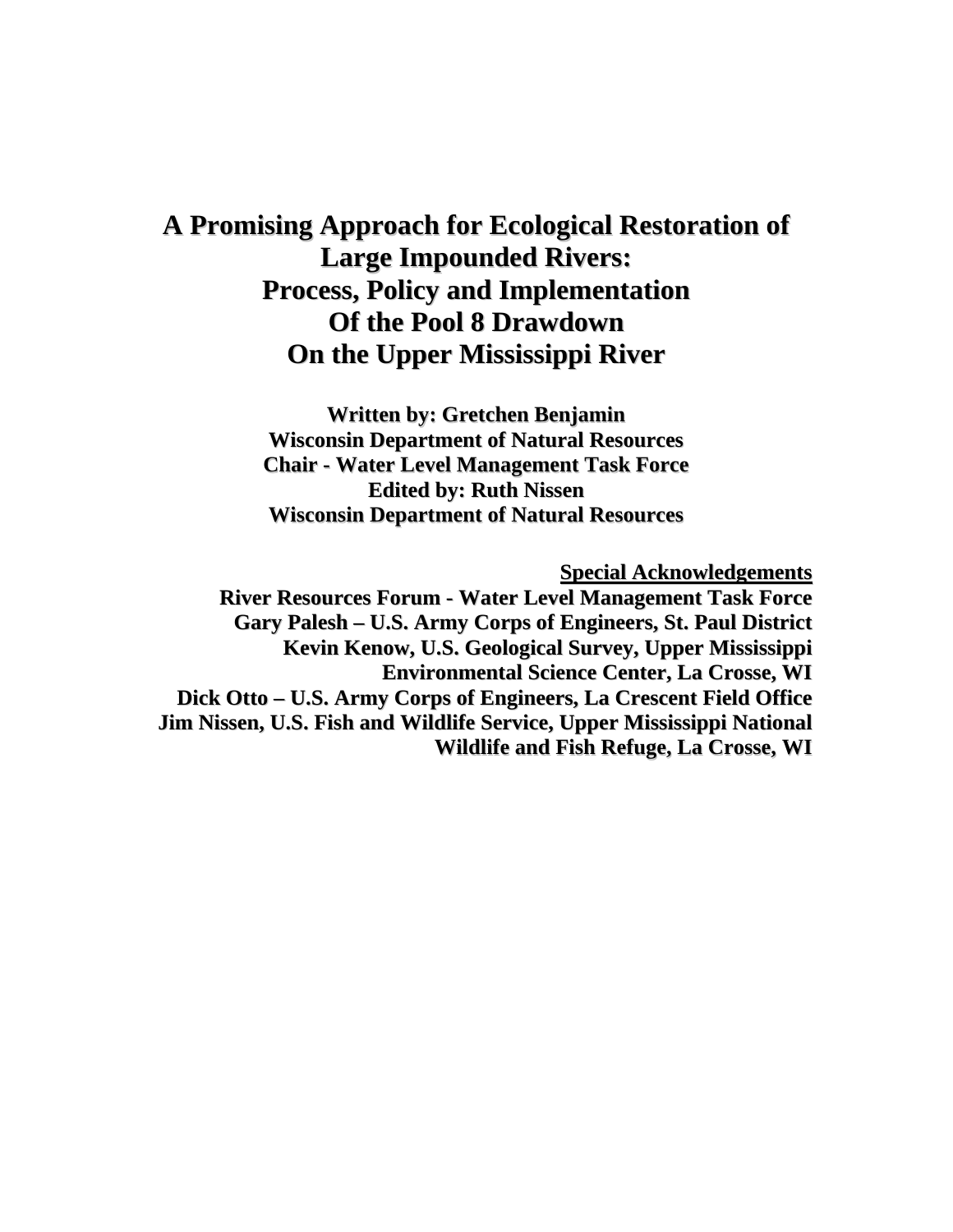# **Introduction**

The Upper Mississippi River is defined as the 1393-km (866 miles) section of the Mississippi River between Minneapolis, Minnesota and the Mississippi confluence with the Ohio River at Cairo, Illinois. The first main channel modification of 4-feet was authorized in 1824, a 4.5-foot channel was authorized in 1878 and a 6-foot channel was authorized in 1907. Channel modification activities included removing snags, dredging, constructing wingdams and closing dams to create the necessary depth for each authorization. The next major authorization came in 1930. Congress authorized the 9 foot channel project, which required the construction of 26 locks and dams between St. Louis, Missouri and St. Paul, Minnesota. The Upper Mississippi River navigation system, which currently includes 29 locks and dams, is managed by the U.S. Army Corps of Engineers divided into three districts, St. Paul, Rock Island and St. Louis.

Upper Mississippi River dams are operated with the intended purpose of providing a navigable 9-foot channel not flood control. Consequently, lower river flows are held back by the dam system but high river flows are allowed to pass by completely opening the dam gates. This operational mode allows beneficial floodwaters to pass in a more natural manner, allowing for some of the dynamic processes of a large river flood pulse. However, the majority of the year, the river system is impounded and the symptoms of an aging reservoir system are evident.

Although most modification of the Upper Mississippi River has been for commercial navigation, the river ecosystem has long been recognized as being a nationally significant resource. As early as 1924, Congress formally acknowledged the ecological significance of the Upper Mississippi River and its floodplain and authorized the Upper Mississippi River National Wildlife and Fish Refuge. The refuge extends from Rock Island, Illinois, to Wabasha, Minnesota. More recently, the Water Resources Development Act of 1986 reaffirmed the importance of this floodplain for fish and wildlife habitat when it formally declared the Upper Mississippi River a nationally significant ecosystem. Both designations have been paramount for the protection and restoration of the Upper Mississippi River ecosystem.

For years, state and federal natural resource managers and scientists have documented declines in habitat abundance as a result of impounding the Upper Mississippi River (UMRCC, 1946-2002, Environmental Studies Work Team, 1981; Lubinski et al, 1993; Szcodronski et al, 1993; U.S. Army Corps of Engineers, 1997; McGuiness, D. 2000; Theiling et al, 2000; WEST Consultants, Inc. 2000). The most readily observable change occurred as a result of the loss of islands eroding from continual elevated water levels and wave action associated with wind and boat wake waves. Landform maps from prelocks and dams to the present document the loss of islands (Figure 1). Less visible, deepwater channels, slough and backwater lakes have been filling from the material of eroding island and sediment coming from adjacent watersheds. This loss is primarily documented by numerous accounts of long-time river users and managers describing the shallowing of traditional deep-water lakes and channels. In recent years, limited data has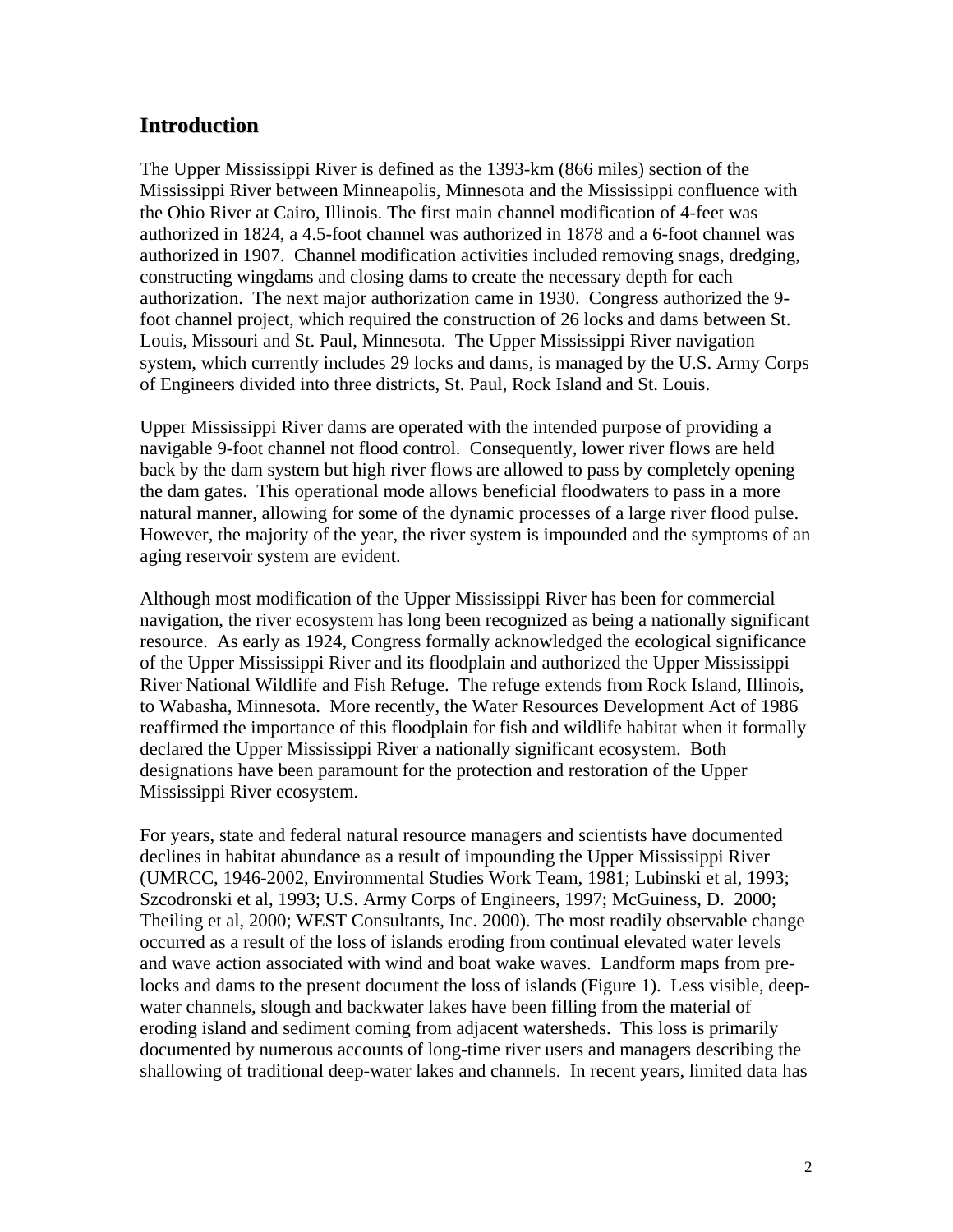been collected but the lack of depth data over time is something that can never be recovered (U.S. Corps of Engineers, 2000).



# **FIGURE 1: LANDCOVER AND VEGETATION CHANGES IN THE UPPER MISSISSIPPI RIVER**

Today rather than deep, free-flowing channels routed by island structure, laminar flow characterizes the pooled portion of the river across wide areas. The littoral zones associated with islands have declined or have disappeared altogether. In many areas, the river is a vast, windswept water body with persistent turbid conditions. These abiotic structural habitat changes led to additional losses in the biotic community specifically noted in the aquatic plant community. Cumulatively, these conditions, as well as increased water levels from impoundment, have led to a loss of aquatic plant habitat for invertebrates, fish, wildlife, waterbirds and all species associated with the floodplain of the Upper Mississippi River. The loss of aquatic vegetation has diminished an essential ecosystem component of the Upper Mississippi River.

Over the years, natural resource managers have addressed many factors associated with habitat degradation and losses in the biological community on the river. The Clean Water Act provisions provided standards for effluent discharge to the river and tributary system, effectively minimizing or eliminating problems associated with low dissolved oxygen or contaminants inputs. Other water quality issues, such as non-point source pollution from urban and agricultural runoff, remain but in some instances the severity of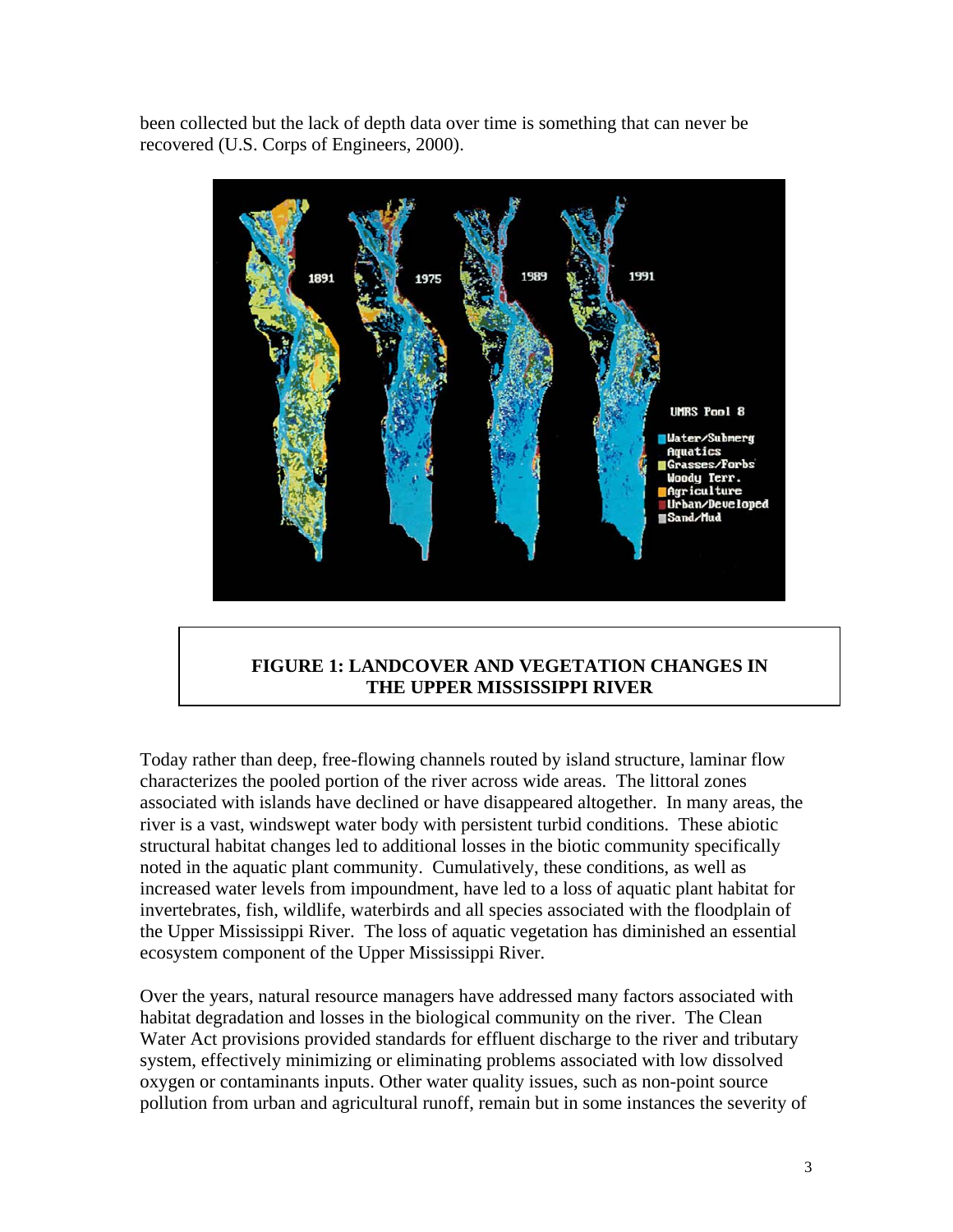the problem has decreased. Actions ensued under the authority of National Environmental Policy Act (1969) eventually led to a new standard for dredging and dredge disposal in the Corps of Engineers' St. Paul. Environmentally sound practices for dredging and disposal of dredge material on the Upper Mississippi River is now used routinely.

With species-specific concerns, natural resource managers have successfully used traditional methods of conserving fish and wildlife populations. Commercial and sport fisheries population health is assessed through population studies and, if necessary, regulation changes are recommended on harvest. Waterfowl species are annually assessed on a national population level to determine the safe harvest levels for each species. These methods have often proven effective and, in many cases, have allowed this biota to persist in a degraded system.

Despite these large-scale water quality improvement and resource management tools, the river ecosystem has continued to decline. This has been attributed to changes that were occurring as a result of impounding the Upper Mississippi River (UMRCC, 1946-2002, Environmental Studies Work Team, 1981; Lubinski et al, 1993; Szcodronski et al, 1993; U.S. Army Corps of Engineers, 1997; McGuiness, D. 2000; Theiling et al, 2000; WEST Consultants, Inc. 2000).

The Upper Mississippi River System - Environmental Management Program, established through the Water Resources Development Act (1986), represented the first opportunity to restore lost habitat resulting from impoundment on the Upper Mississippi River. This federal program has two components. Habitat Rehabilitation and Enhancement Projects (HREPs), which feature island construction and backwater dredging, received two-thirds of the funding, or approximately \$166 million since 1986 (USACE, 1997). The second component - Long Term Resource Monitoring Program (LTRMP) received one third of the funding.

An interagency team of river biologists, managers and engineers, led by the Corps of Engineers, plan the HREPs. These projects are a work in innovation, since this type of restoration work had not previously been done on a large river. Each new design builds on the successes and failures of past construction.Approximately 48 HREPs have been constructed or are under construction as of April 2003.Today, most of these projects function in a compatible manner with natural river systems**.**

#### **Commencing Water Level Management**

In the early 1990s, after a near complete system-wide collapse in aquatic vegetation, natural resource managers began discussing all feasible options for habitat rehabilitation and restoration. Within the direct and shadow area of influence of habitat projects (HREPs) habitat structures were producing conditions conducive for many aquatic plant communities, especially submersed aquatic vegetation. However, emergent aquatic plants did not respond with the same vigor most likely because natural seasonal low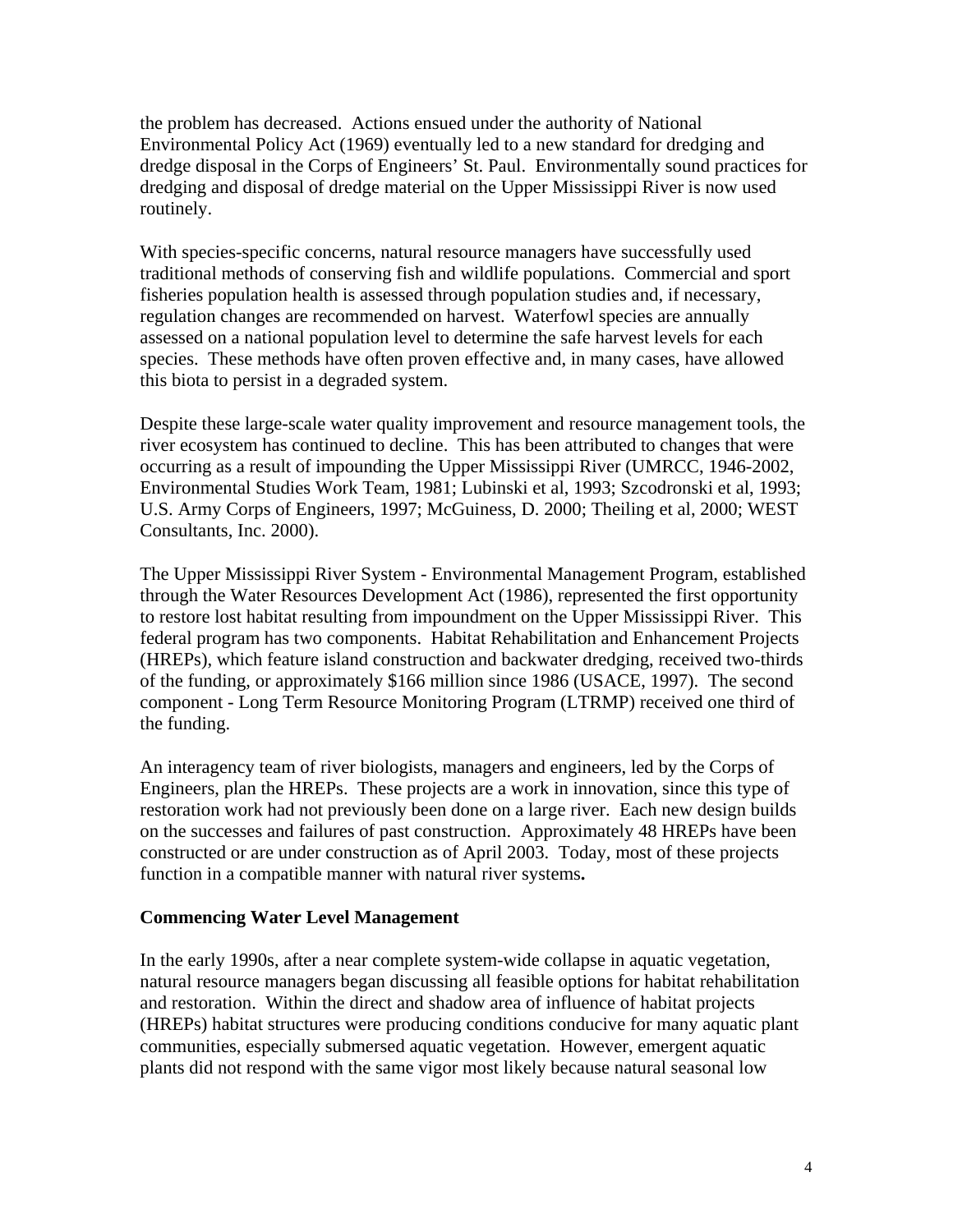water levels during the summer growing season had been eliminated, particularly in the lower portion of the pools as a result of impoundment (Lubinski, et al, 1993).

In 1994, the Corps' St. Louis District, in coordination with additional local, state and federal natural resource managers, completed the first pool level drawdown on the Upper Mississippi River. This experiment, in Pool 25, consisted of holding the pool level approximately 2 feet lower than in previous years, for a period of about 30 days during the growing season (Figure 2). This "drawdown" was followed by a slow rise back to "full pool". What resulted was an expanse band of moist soil plants, that when flooded, provided habitat and food for both fish and wildlife. All work was done within the USACE existing operating range and authority so there were no impacts to infrastructure, such as marinas, boat landings and commercial fleeting sites, which had to be built to accommodate the entire operational range (about 5 feet).



**FIGURE 2: UPPER MISSISSIPPI RIVER AND ILLINOIS WATERWAY NAVIGATION STYSEM**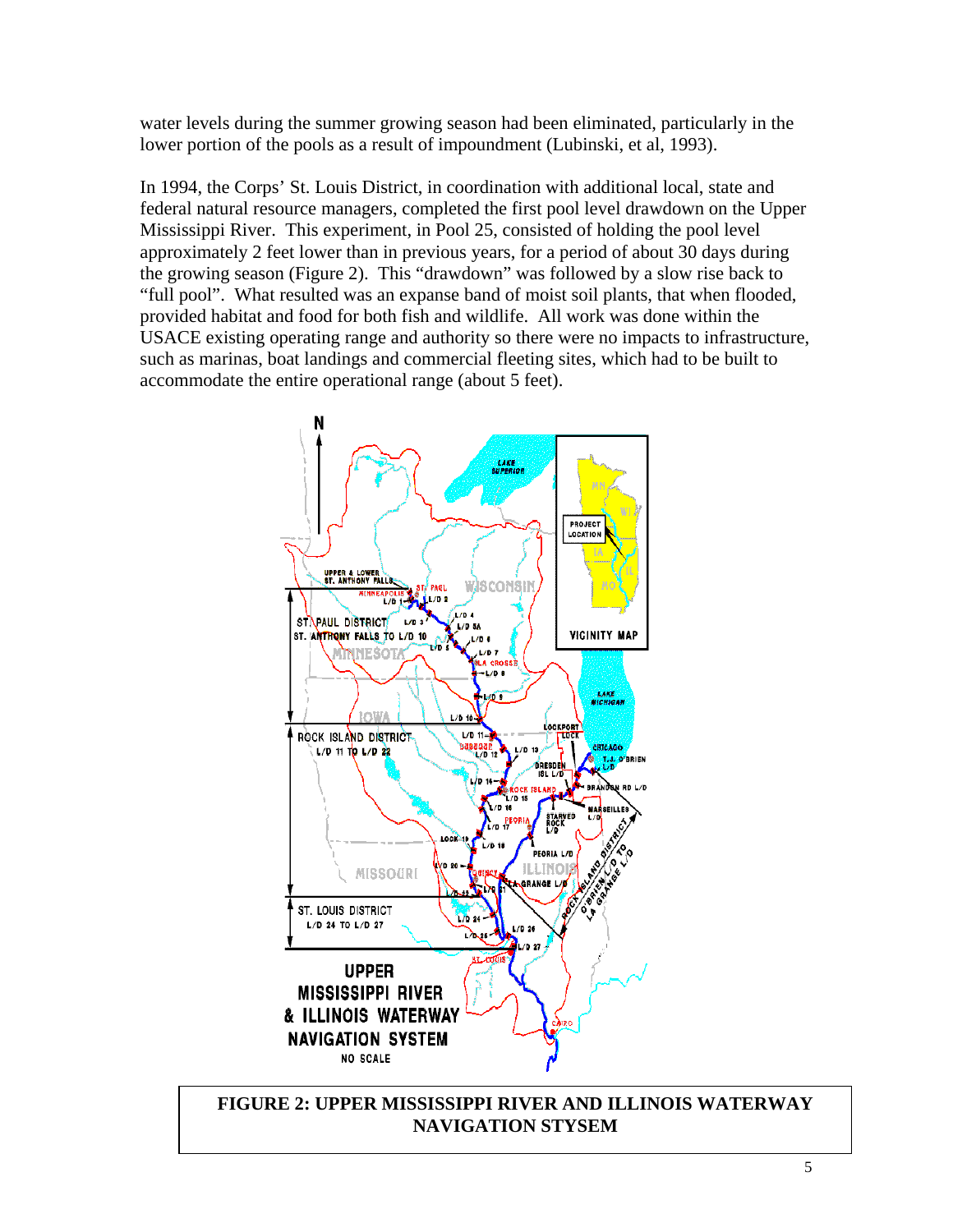Following the success in 1994, Environmental Pool Management (EPM) was expanded to all three pools within the St. Louis District. EPM goals change each year based on expected flow conditions and input from the natural resource managers. In some years, the pools are held near the top of the operating range to improve to fish spawning opportunities; while in other years, the pools are held low to allow for maximum vegetation growth. Other years are somewhere in-between (Peterson, B, 2003, Personal Communication).

Encouraged state and federal natural resource managers and scientists from the Corps' St. Paul District wanted to evaluate the potential for water level management in the northern reaches of the Upper Mississippi River. As a result, a study was conducted under the direction of the Water Level Management Task Force of the River Resources Forum in cooperation with the St. Paul District. The River Resources Forum is an advisory body to the St Paul District, formed to offer recommendations and coordination of river-related issues. The Water Level Management Task Force is a technical advisory group established by the River Resources Forum in 1995.

Representatives from the Corps of Engineers, the U.S. Fish and Wildlife Service, the U.S. Geological Survey, the U. S. Coast Guard, the Iowa Department of Natural Resources (DNR), the Minnesota DNR and Department of Transportation (DOT) and the Wisconsin DNR and DOT became members of the task force. The membership was also extended to non-traditional representatives from the commercial navigation industry, the public and non-governmental groups. This expanded task force provided an effective forum to discuss all the potential issues during the planning stages of the investigation before discussing the issue with the general public and political leaders.

The Water Level Management Task Force, with funding and technical support from the Corps' St. Paul District, began the task of identifying all the water level management alternatives that may be feasible to implement. Ten alternatives were identified, and each alternative was sorted into high, medium and low priority based on criteria for habitat benefit, ease of implementation and expense (U.S. Corps of Engineers, 1996). Today, those categories are only slightly altered to define the current course of action for the Water Level Management Task Force.

**Low Priority Alternatives –** *These alternatives may be considered in the future but limited fiscal and human resources were best used on other tools.* 

- 1. **Large-scale winter drawdowns** This alternative could consolidate sediment and could potentially provide access to areas for habitat construction, but the adverse effect on fish and furbearers would be substantial. Additionally, this action would be in direct conflict with the Anti-Drawdown law of 1948.
- 2. **Spring Pool Raises** This alternative could improve conditions for species that use flooded habitat for spawning but the ability to increase water levels without costly modification to the dam are limiting.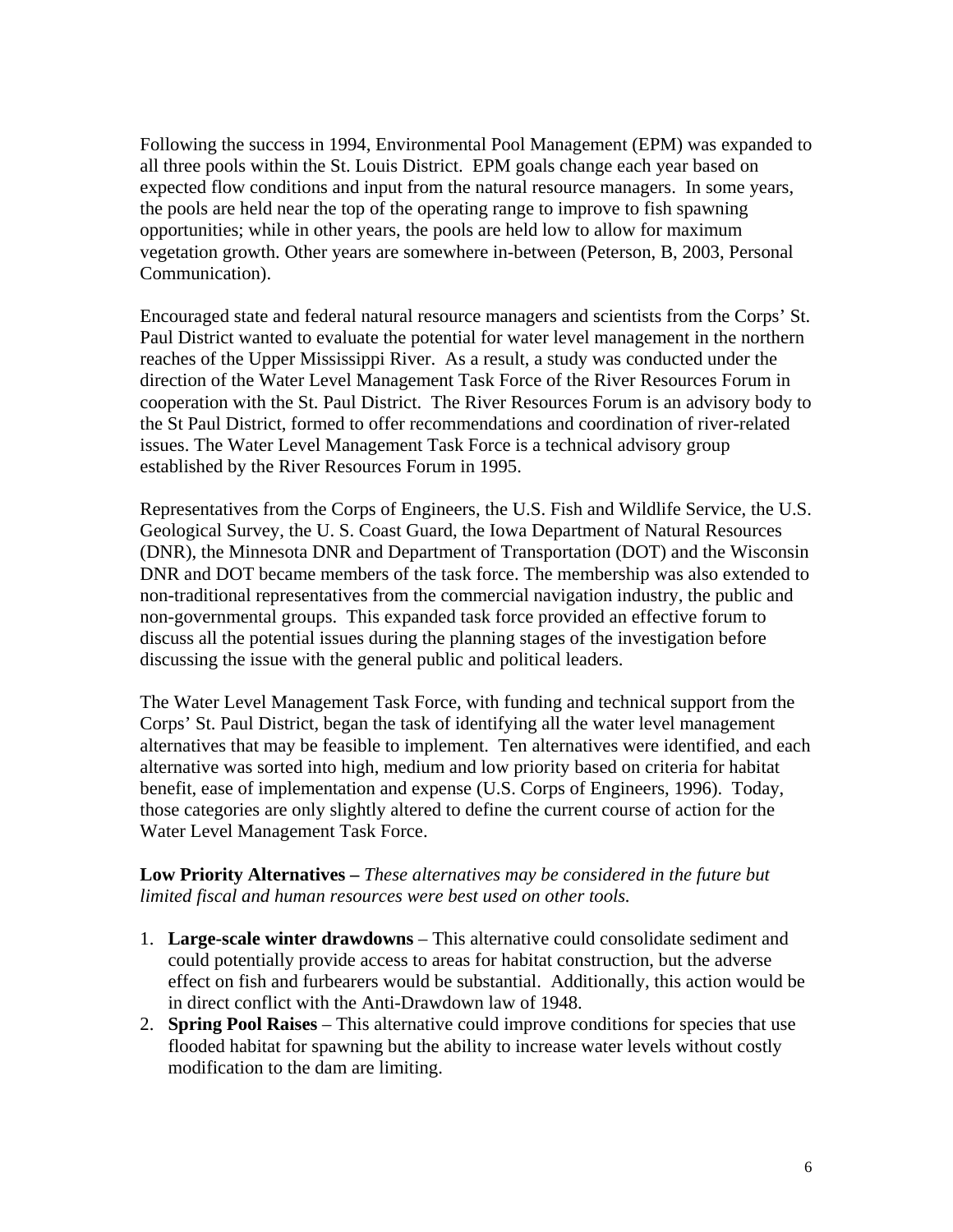**Medium Priority** - *These alternatives may hold promise for the future but are costly to implement.* 

- 1. **Increase the Frequency of Gate Adjustments** This alternative could smooth out the daily water level fluctuations. It would require automatic gate adjustment in the lock house or an extra staff person 24 hours a day to implement.
- 2. **Modify Discharge through the Dam Gates** This alternative would be done to improve riverine habitat below the dam. This alternative would also require automatic gate adjustment in the lock house or an extra staff person 24 hours a day to implement.
- 3. **Converting to Dam Point Control** This alternative recommends the conversion most hinge point dams in the St. Paul District to dam point control to more closely replicate natural river water level fluctuations, which would benefit aquatic habitat. Hinge point control was pursued in the 1930's because it required less land acquisition for the management of the lock and dams so converting to dam point control would require lengthy deed searches and land acquisition.

**High priority alternatives -** *These alternatives were inexpensive to implement and were expected to provide significant habitat benefits. Therefore, after the completion of the Problem Appraisal Study (1996), these alternatives became the focus of the work of the task force.*

- 1. **Change the winter operation at the dams** This alternative would eliminate the winter drawdown at the dam and operate the water levels on the high side of the operation band.
- 2. **Conduct drawdowns** This alternative would be conducted during the growing season to promote aquatic plant restoration and sediment consolidation.
	- a) small-scale
	- b) medium-scale
	- c) large-scale

The first alternative to be implemented by the task force was a change in the winter operation at the dams in the Corps' St Paul District. During the winter of 1995-1996, the task force along with the Upper Mississippi River Conservation Committee submitted a request to the Corps' St. Paul District to discontinue the practice of implementing winter drawdowns. Historically, pools were drawn down 0.3 feet during November so the water level could be raised during the spring melt and ice jams above the dam could be floated downstream. For the remainder of the year, the pools were regulated on the high side of the operation band. Therefore, just as many fish and wildlife species were settling into winter habitats, the pool level was reduced by 0.5 foot. Of particular concern, this reduction meant there was 0.5-foot less of water in deep backwater habitat, which is one of the most limiting habitats for a variety of backwater species, most notably the centrarchid fish family

In response, the Corps discontinued this practice in 1996 and made permanent modifications to its lock and dam operation plans. The habitat improvements from this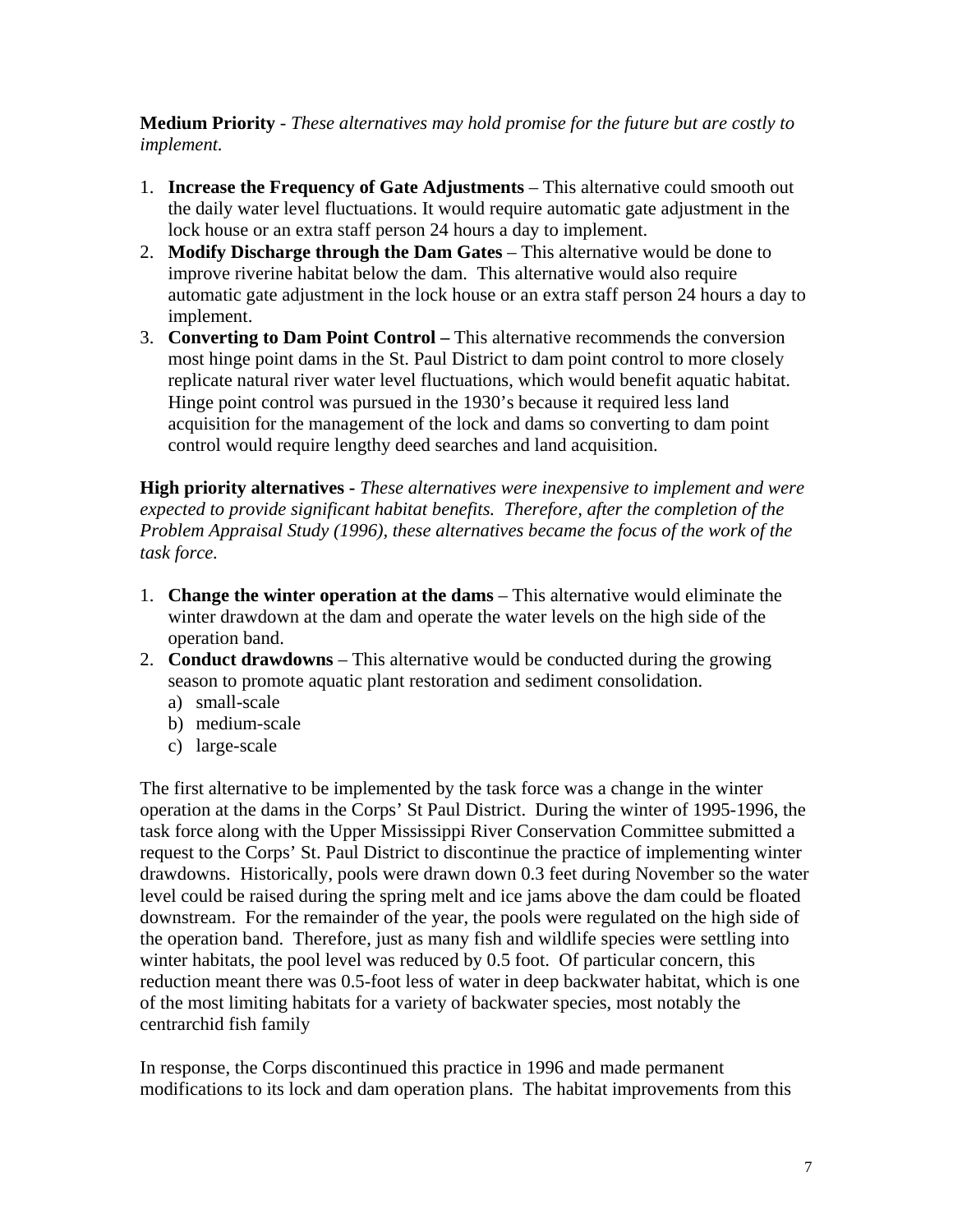change were relatively minor and, therefore, difficult to document but data from the Long Term Resource Monitoring Program in Pool 8 may help evaluate the positive or negative changes over time. At present, the operational change was done at no appreciable cost and with no effect on the operations of the locks and dams and should provide positive benefits.

The other high priority alternative, drawdowns during the growing season, received further evaluation from the task force as a management action to improve conditions for the growth of aquatic vegetation and renew biological and chemical sediment characteristics through exposure and drying (USACE, November 1996). Three different scales of drawdown were evaluated, small, medium and large-scale drawdowns.

Small-scale drawdowns are defined as small water bodies (less than 50 acres) that can be isolated from the river with dikes or berms and drawn down temporarily. Medium-scale sites are larger waterbodies (50 to several hundred acres) that could be isolated in the river floodplain, similar to small-scale site but the dikes or berms would need to be more elaborate and/or permanent due to the size of the area. Both small and medium-scale drawdowns are considered expensive and labor intensive, but three small-scale drawdowns were pursued to determine if the assumed benefits would be realized on the upper portion of the river.

In 1996, the Minnesota DNR used sandbags to dike off a small backwater area called Small Bay West, Pool 5. The bay was dewatered for about 60 days, from mid-June to mid-August, as river water levels allowed. Pre- and post-vegetation sampling showed taxa increases from 22 to 42 species within the sampling transects with emergent/terrestrial plant species, increasing the most from 9 to 31 species. Community composition reflected a shift from 7 percent emergents pre-drawdown to 17 percent postdrawdown, 52 percent floating –leafed pre-drawdown to 42 percent post-drawdown, and submersed remained the same at 41 percent for both monitoring periods (Winkelman, 1997).

Two other sites, Lizzy Pauls Pond, Pool 5, and Peck Lake, Pool 9, were also drawn down using funds from the Environmental Management Program. Lizzy Paul's Pond was isolated using a sandbag dike in a culvert and then dewatered from June 24 to September 30, 1997. Pre-drawdown aerial photography showed the pond to contain 89 percent floating/submerged aquatic vegetation and 11 percent emergent vegetation. Postdrawdown aerial photography showed a shift to 65 percent floating/submersed and 20 percent emergent.

Peck Lake was scheduled for drawdown in 1997, but efforts were abandoned when high water in Pool 9 overtopped the sandbag closure in early July. In 1998, mudflats were exposed late in the season, and the drawdown maintained for a short portion of the growing season. Consequently, vegetation development on exposed mudflats was limited due to the late exposure date in 1998, and most plant species were dwarfed in size. Seed and tuber production were poor. Peck Lake was successfully dewatered for 90 days in 1999. Conditions were favorable for arrowhead plants that arose from tubers produced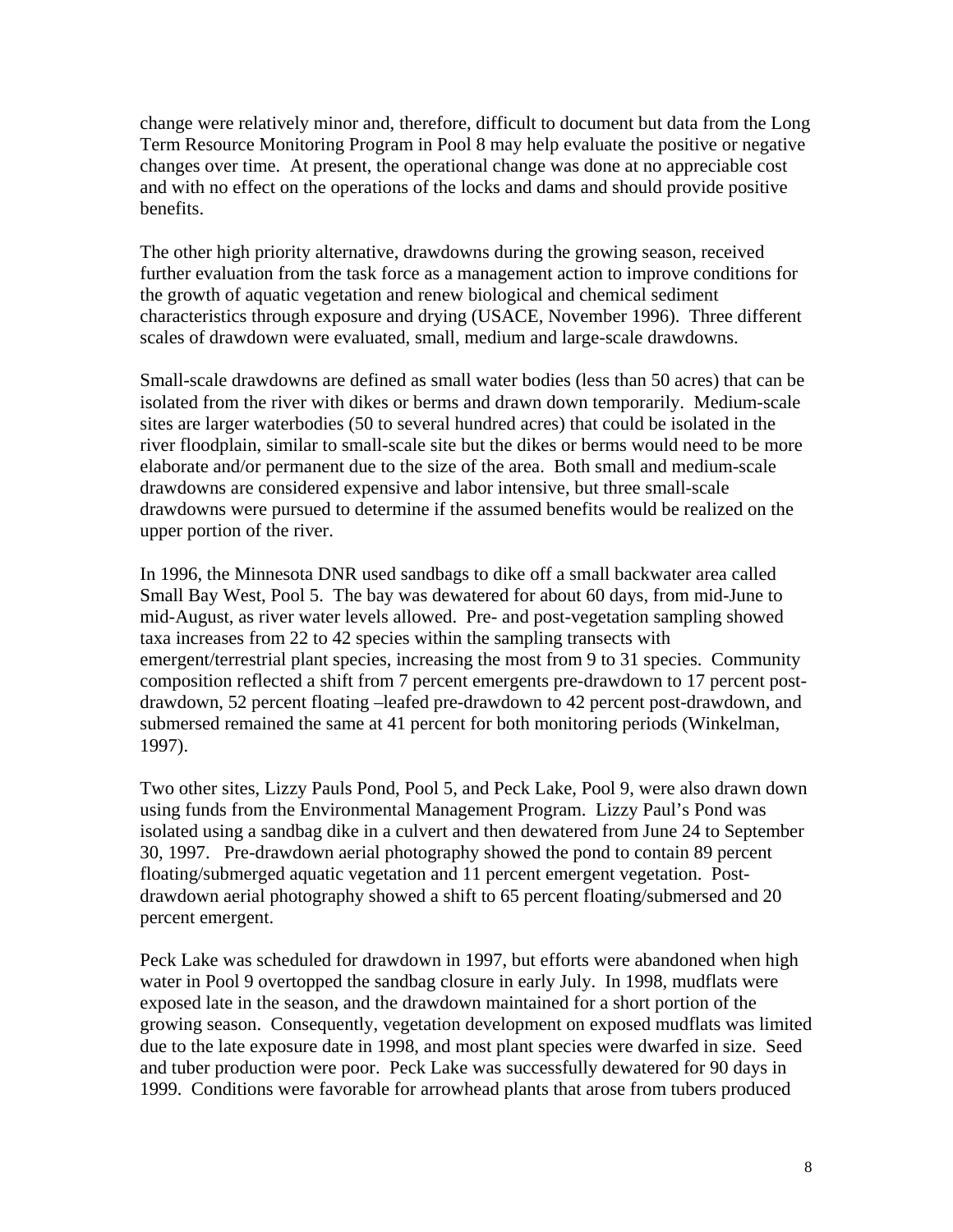during 1998. Plant growth was robust, and tuber production increased more than 600 percent of that in 1998. Pre-drawdown aerial photography from 1996 indicated that Peck Lake contained less than 5 percent emergent and less than 2 percent floating-leafed vegetation. A 140-180% increase in vegetative cover for Common Arrowhead (*Sagittarria latifolia)* and a 600-700% increase in plant height were documented on the 1998 to 1999 vegetation sampling transects. Unfortunately, the arrowhead established with the drawdown did not persist past 2000 (Kenow, Personal Communication, 2003).



**FIGURE 3: VEGETATION CHANGE IN PECK LAKE, UMR, POOL 9, 1997 TO 1999**

#### **Large-Scale Drawdown Process**

All three small-scale drawdowns demonstrated improvement in the density and diversity of aquatic vegetation. These results prompted the task force to take the next step, to conduct a drawdown on a pool-wide scale. Screening began on the Upper Mississippi River pools in the St. Paul District to determine which pool might be the best candidate for this work. Initial screening took into account criteria such as the extent of aquatic area that would benefit from the drawdown, estimates of dredging requirements to maintain the main channel, unusual hydrology and unique socioeconomic factors. This process eliminated Upper and Lower St. Anthony pools and Pools 1 through 4(Palesh, July 1997).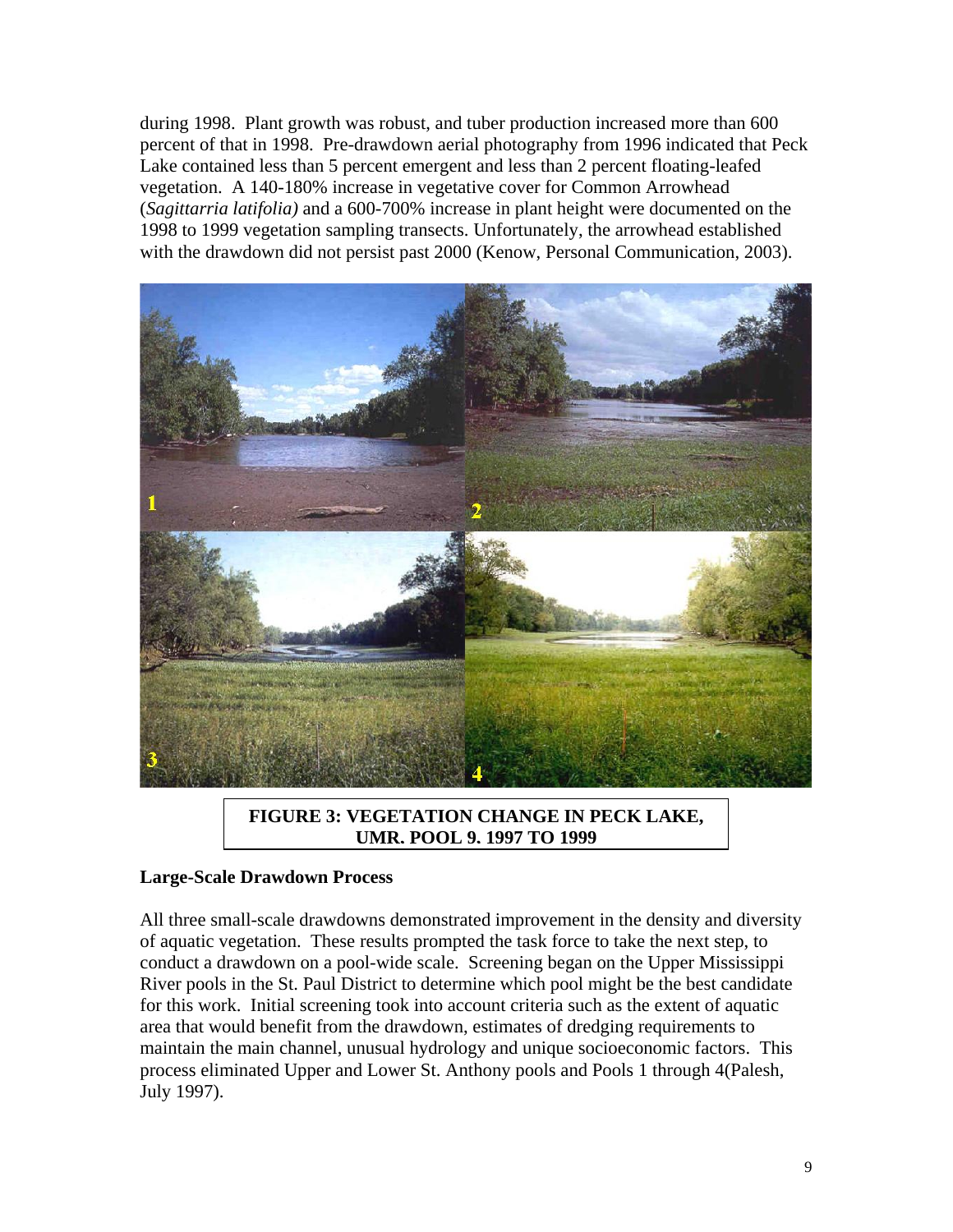The second level of screening took into account the criteria for the initial screening but expanded into recreation effects, monitoring information availability and operating conditions within each pool. Through this screening, Pools 8 and 9 appeared the best suited for the demonstration drawdown but Pools 5 and 7 were also considered. Pools 5a, 6 and 10 were eliminated during this stage.

The next step in pool selection required input from the public. Information about the initial response from small-scale drawdowns, the desire to move forward on a larger scale drawdown and the pools under consideration were provided to the public. Many different venues were used to attract public participation, including traditional media, websites and, eventually, public meetings.

During a series of three public meetings, attended by more than 200 people, the public cited a desire for the benefits that a drawdown may bring. However, they also had concerns about recreational access during a drawdown. In Pool 7, the recreational and residential access concerns reduced public support; and in Pool 9, many believed the current aquatic vegetation conditions were better than most pools, so the first demonstration drawdown would be better suited for a pool with a greater need. In the end, the strongest public support to conduct the first demonstration drawdown in the Corps' St. Paul District was for Pools 5 and 8.

To select the final candidate from the remaining four pools under consideration, the task force developed a matrix that considered seven major questions:

- How many acres would benefit from a proposed drawdown?
- What was the likelihood of success for a 90-day drawdown based on the discharge constraints at the dam?
- How much additional dredging would be necessary to conduct a drawdown and was there sufficient capacity to place the dredged material?
- If recreation and commercial navigation facilities are adversely effected by a drawdown, are there actions that could be taken to minimize the impact?
- Is there sufficient background data in a pool to detect changes as a result of the drawdown?
- Are there resources available to do additional pre, during and post monitoring?
- What pools do we have public support to move forward on?

Based on the results of the matrix, Pool 8 was the clear choice for the first demonstration drawdown. The drawdown of Pool 8 would expose an estimated 2,400 to 5,600 acres depending on depth of drawdown and the likelihood of having the right discharge conditions were relatively high. Main channel dredging was relatively low and disposal of that material was manageable. The majority of recreational and commercial facilities were in the upper end of the pool, where the drawdown would be reduced to less than half of the drawdown at the dam. Long-term monitoring had been conducted on Pool 8 for more than 12 years, and there were many agency personnel available to do additional monitoring. The public was supportive of Pool 8 for the first demonstration pool.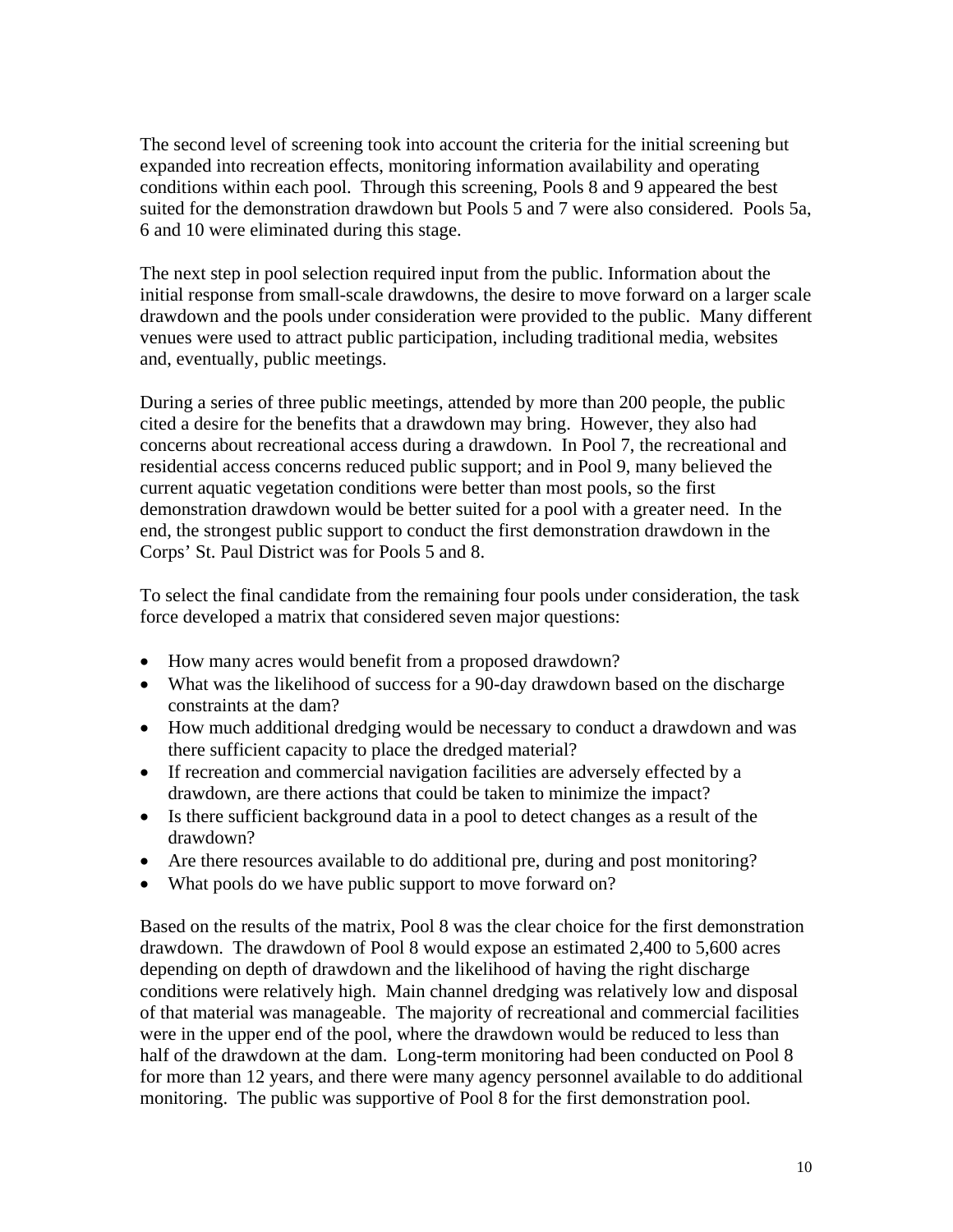Once the decision to move forward with Pool 8 was formalized, the results of the selection process were again presented to the public. Information presented included why Pool 8 was selected for the demonstration drawdown and how much of a reduction could be considered for implementation. At this point, members of the public who had been silent during the initial stages voiced concern about the choice of Pool 8. This new opposition came from people who felt that the high recreational use on the pool did not make it a good choice to conduct a drawdown, especially the first demonstration drawdown.

River resource managers knew asking river users to accept a 1- to 3-foot water level reduction would create concern for some river users. Public meetings were held to present information and gain feedback from audience participants about questions and concerns associated with reduced water levels. A citizen's advisory group was established to work on some of the more difficult issues. This process allowed for the development of a compromise plan to implement a large-scale drawdown in Pool 8.

The foundation of the plan was to draw Pool 8 down 18 inches at the dam, beginning on or around June 15 and hold the drawdown until mid-September. One constraint was added to minimize the impact to the upper portion of the pool, where most of the recreational and commercial facilities were located. The drawdown in the upper portion of the pool would only be 0.5 foot or less by guaranteeing that water levels did not drop below elevation 630.5 msl (4.2 on the gage) at the La Crosse, Wisconsin, gage. This would mean water levels at the dam would be increased as river discharge approached 28,000 cubic feet per second (cfs) so that the gage reading in La Crosse could be maintained at 630.5 mean sea level. If river discharge continued to drop, the water level would be incrementally raised until discharge reached 22,000 cfs when the drawdown in the lower portion of the pool would be eliminated. Using a computer model, it was determined that without the upper pool constraint, river discharge at Lock and Dam 8 between 22,000 and 75,000 cfs would expose up to 2,775 acres, depending on river discharge or about 11.7 percent of the pool. With this constraint in place, up to 2,575 acres would be exposed or 10.8 percent of the pool.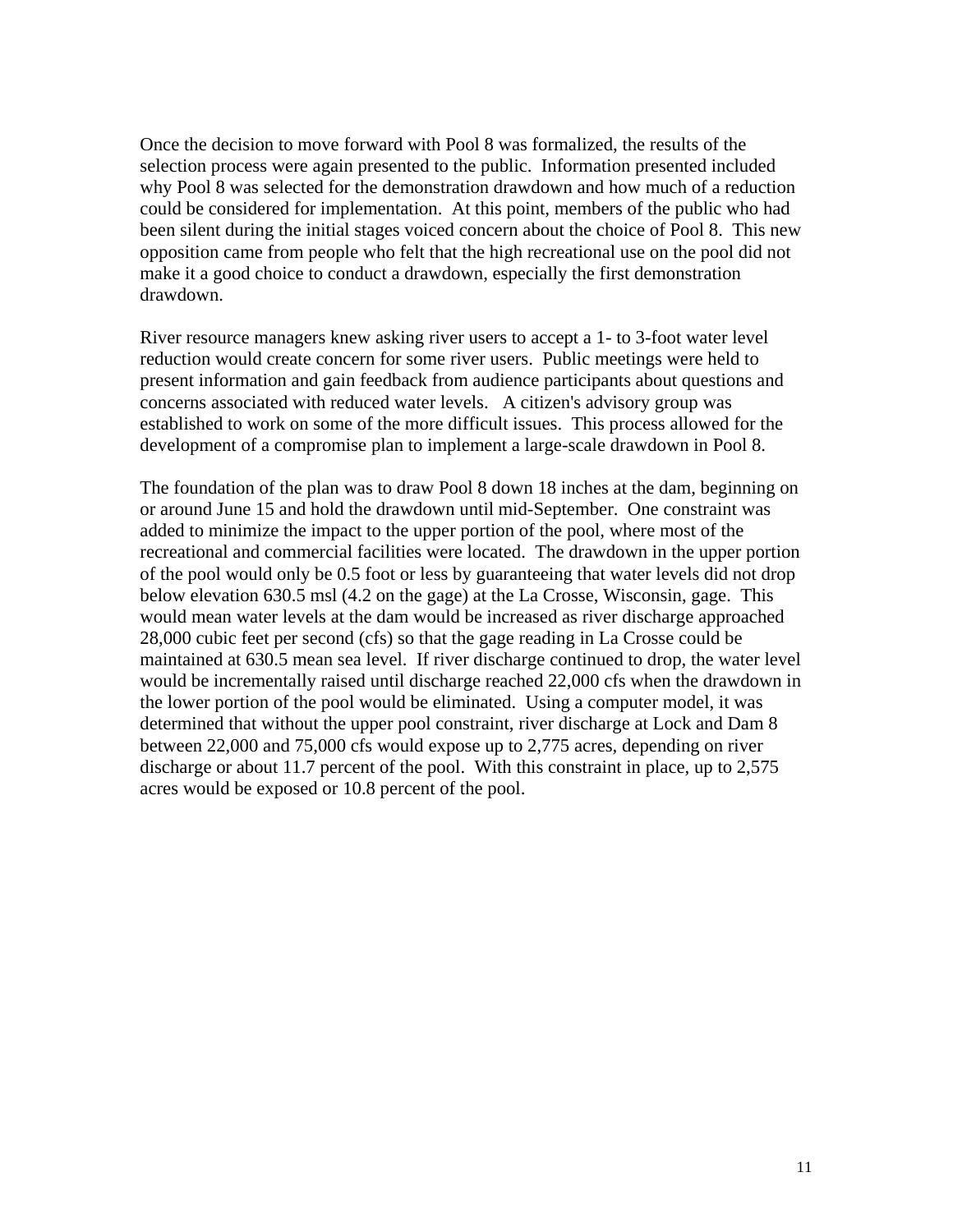# Pool 8 Zones of Drawdown



# **FIGURE 4: MAP DEPICTING AREAS OF DRAWDOWN WITHIN UMR, POOL 8**

# **Logistics of Implementation**

The next phase, planning the logistics of implementation, was detailed in the Definite Project Report and Environmental Assessment. Based on this plan, the drawdown of Pool 8 was scheduled to occur during the summer of 2000 (U.S. Army Corps of Engineers, 1999). However, the river management agencies would have to complete all the logistical details prior to the drawdown.

The main channel of the river had to be surveyed and dredged to accommodate the drawdown. Using historical information, the St. Paul District estimated that 80,000 cubic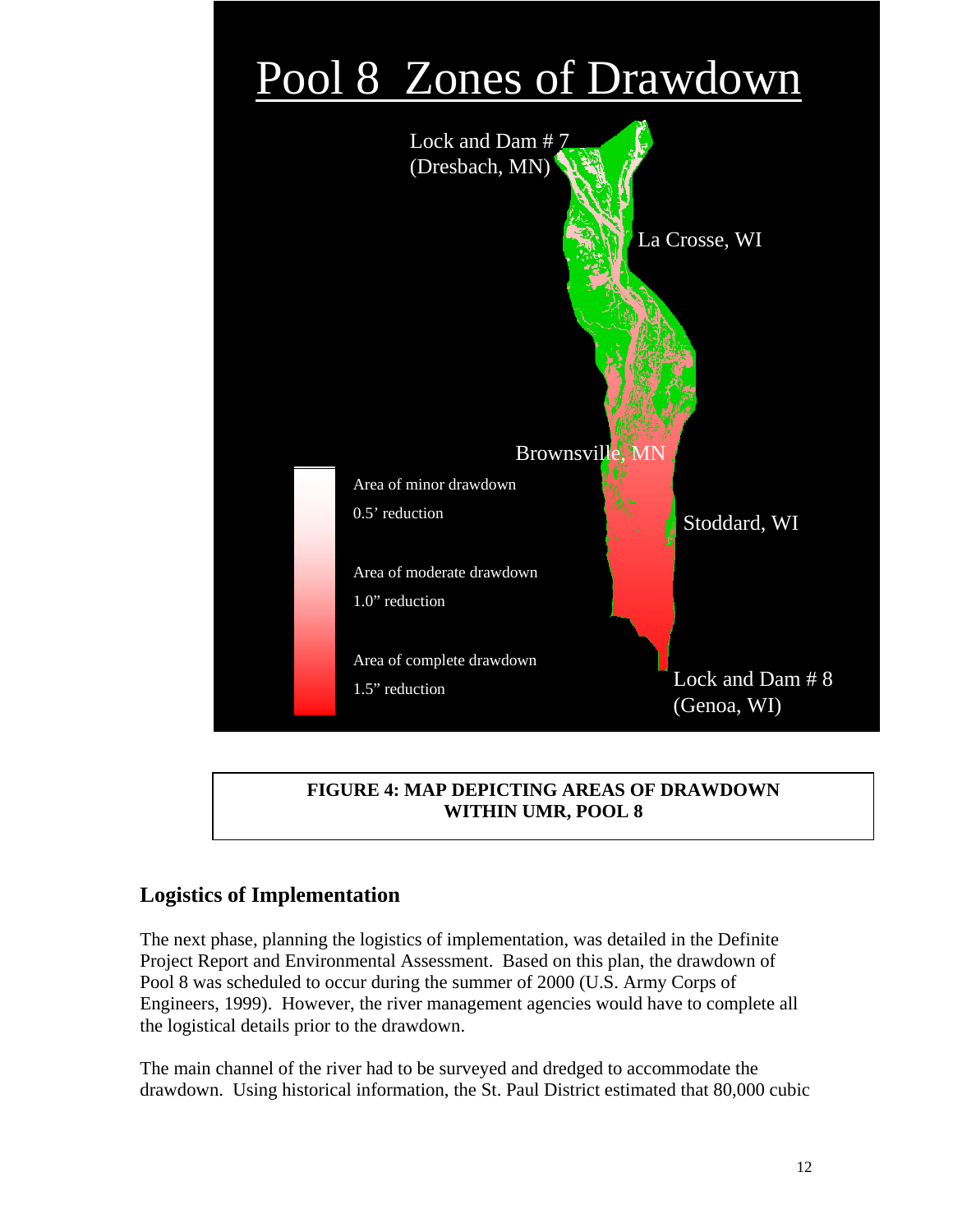yards of additional material would have to be dredged at the estimated cost of \$330,000 dollars. Adjustment had to be made in the Corps' operation and maintenance budget to assure extra funding would be available prior to the drawdown to accomplish additional dredging.

The St. Paul District additionally had to secure permission to operate outside the approved water level operating band for Pool 8. Initially, district staff believed it would be necessary to go to Corps Headquarters in Washington, D. C., to obtain authority. However, it was determined the Mississippi Valley Division had the authority to grant the district permission to operate 18-inches below routine operation at Lock and Dam 8, which they did in September 1999 (Mississippi Valley Division, 1999).

Some recreational boat landings and access channels would be too shallow during the drawdown so provisions had to be made for dredging to provide adequate access. The federal Continuing Authority Program – Section 1135 was used to provide a 75 percent cost share to local governments or residents. This had to be matched with 25 percent local funding. Three of the eight sites qualified for Wisconsin cost share money, so the federal and state government covered the dredging. Local government or residents that benefited by the increased depth adjacent to their property funded the remaining five sites.

In 1999, partner agencies organized to cooperatively provide expertise and resources for a monitoring effort to document changes resulting from the drawdown. Pool 8 is a trend pool for the Long Term Resource Monitoring Program; consequently, stratified random sampling data from more than 10 years were available for water quality, vegetation and fisheries. This wealth of information provided a strong data foundation for Pool 8 but intensive site-specific sampling was also determined to be necessary, as well as a number of components the Long Term Resource Monitoring Program did not monitor.

Components not covered by the Long Term Resource Monitoring Program were divided among the partner federal agencies. The U.S. Geologic Survey would provide expertise and staff resources to monitor aquatic plant shifts, nitrogen cycling and aerial photography and interpretation. The Corps of Engineers would provide expertise and resources for channel depth surveys in the main channel and backwaters. This information would be used to manage channel depths during the drawdown and to assess the residual effects of overdraft dredging on the actual cost of main channel dredging during the drawdown. The Long Term Resource Monitoring Station would continue to do routine sampling and provide comparative analysis to other years of data on water quality, fisheries and vegetation. The Fish and Wildlife Service would monitor shorebird use on a weekly basis during the time of the drawdown; and following the drawdown, the Service would conduct a waterfowl-user study to determine perceptions of hunters response of the drawdown.

Partner state agencies also had a role. Wisconsin DNR would establish a continuous monitoring water quality platform in 2000 and 2001. Data would be collected for wind speed, turbidity, light penetration, dissolved oxygen, temperature, gross sedimentation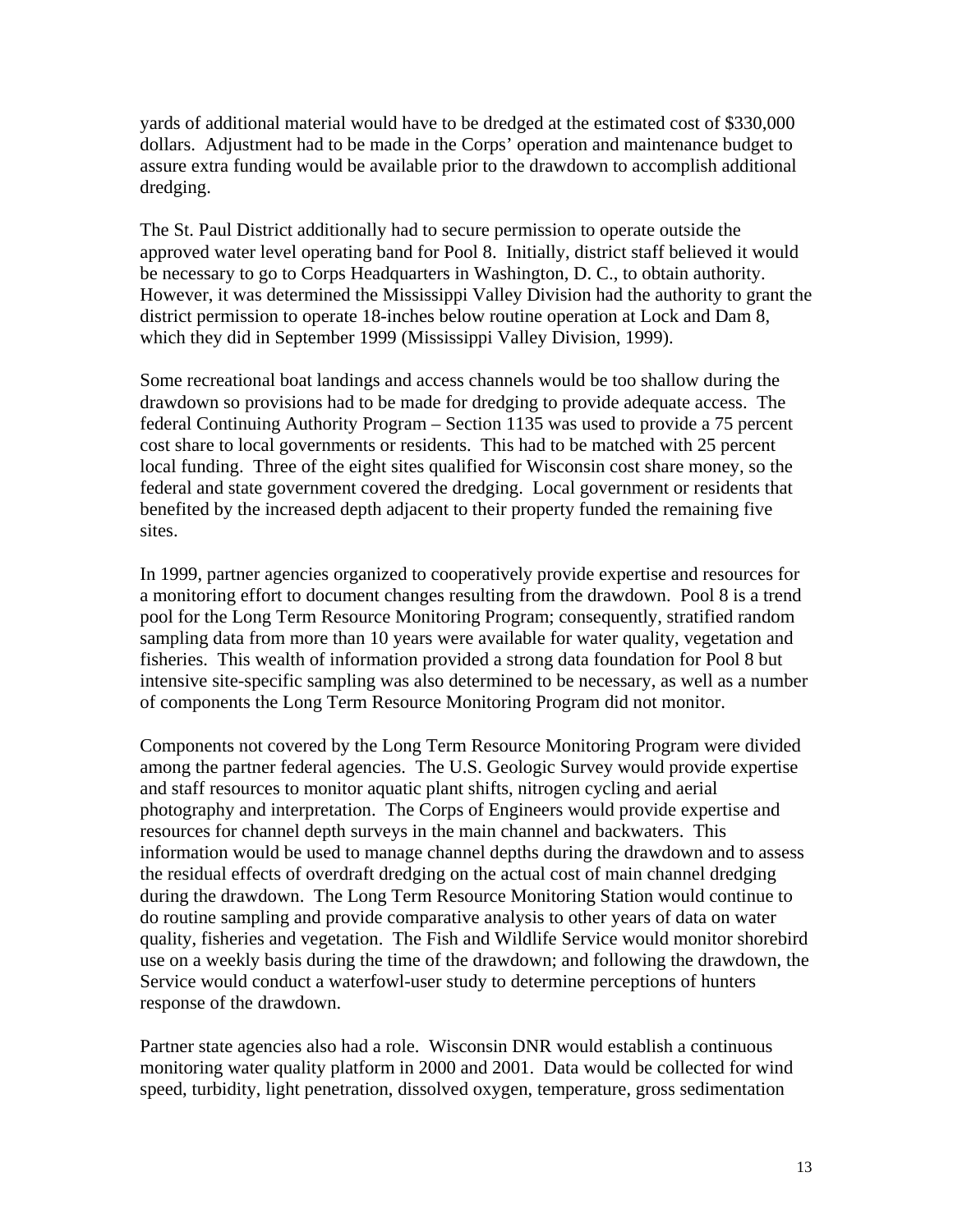rates, total volatile solids and total suspended solids (Sullivan, 2003). Minnesota and Wisconsin DNRs would establish a series of land-based photo stations and take pictures on a biweekly basis at these locations for visual comparative purposes.

Along with the basic planning for implementation, all the agencies worked to intensify the public information campaign to make sure the public understood exactly what would happen. During this stage, the fundamental message of why the drawdown was being done was sent out to every venue possible. Other messages followed the basic messages with the specific details, such as when the drawdown would begin and end, where the impacts would be apparent and where expected habitat changes could be observed.

This information was provided to the public in a number of different forms, including public meetings, talking to local civic and conservation groups, websites, 1-800 number, signs at boat landings, signs at the Locks and Dams 7 and 8, radio, TV, newspapers and newsletters. The task force considered this public information campaign to be one of the most important components of the first demonstration of a large-scale drawdown. The reason being, if the public did not understand and support this activity, then the chances of doing other drawdowns would decrease even if this one were successful.

# **Implementation of the Pool 8 Drawdown**

The winter and spring of 2000 was dry. Corps of Engineers' calculations indicated only a partial drawdown could be implemented if discharge was less than 28,000 cfs; and at 22,000 cfs, a drawdown could not be implemented. A mid-May date was established to look at river conditions and make a decision on whether or not to implement a drawdown of Pool 8 or postpone it for another year. Past Corps of Engineers' records indicated that low flows in the spring typically were followed with a low flow summer pattern. On May 15, river discharge at Lock and Dam 8 was 31,600 cfs, (the average flow on May 15 n is 60,773 cfs with a mean value of 67,900 cfs), so the task force decided this first largescale demonstration drawdown should wait for better hydrologic conditions, hopefully in 2001.

In reviewing the records of the summer of 2000, the river discharge would have been within acceptable ranges for the drawdown until August 1, when river discharge went to 27,000 cfs and continued to drop throughout the remainder of the planned drawdown period to September 15. During the window of adequate river discharge, water levels fluctuated significantly. Exposed mud flats would have been continually wetted and dried. The decision was debatably for the best.

The winter of 2001 was again very dry, and the same concern regarding favorable weather conditions surfaced. However, there was a dramatic change in the weather pattern in late February, with large snowfall accumulation throughout the Mississippi River basin above Pool 8. This snowfall melted relatively fast and was accompanied by rain. River discharge reached 234,200 cfs on April 20, 2001, to account for the third highest flood level on record. Perhaps more notable was the length of time this flood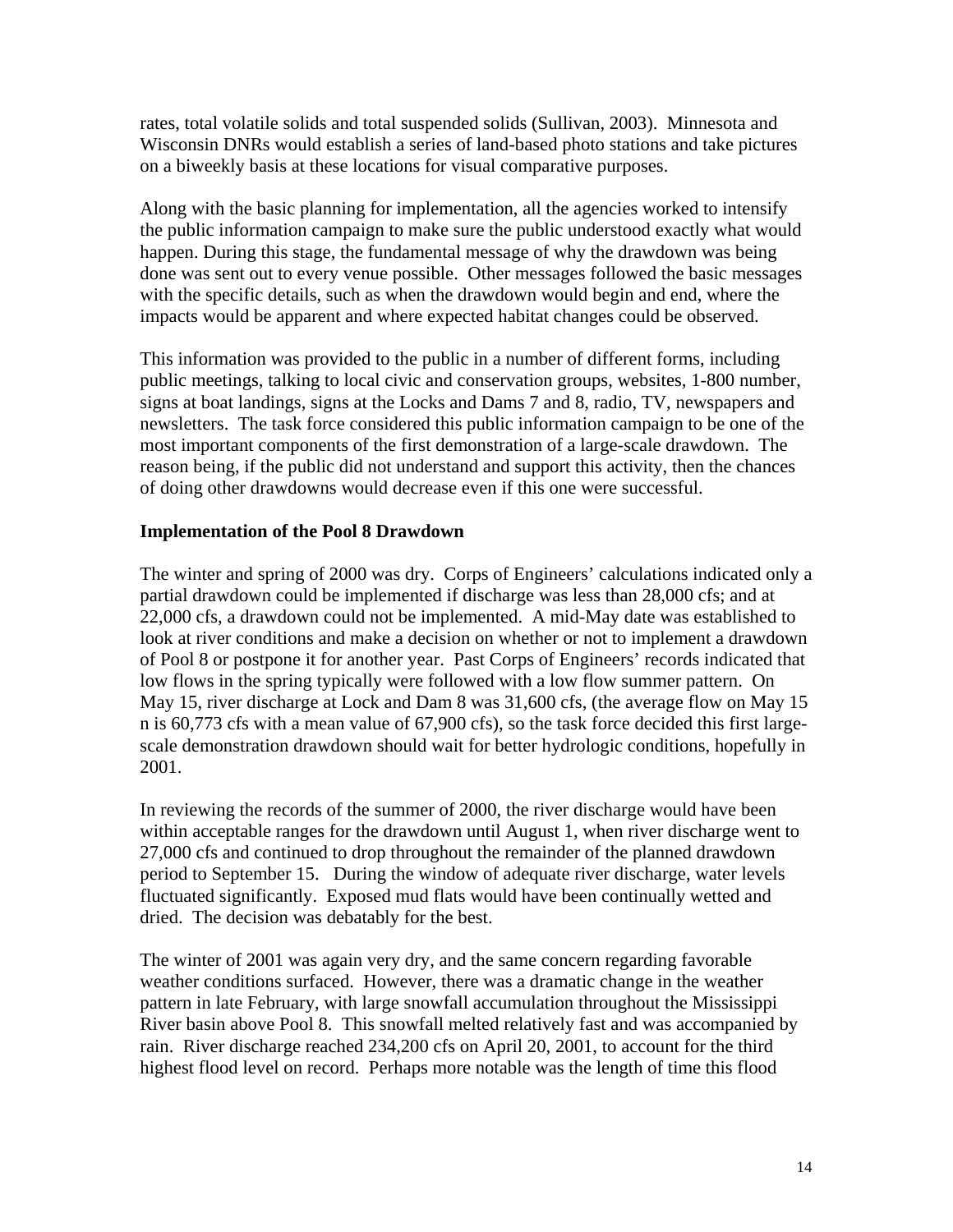persisted. On May 20, 2001, river discharge finally dropped below 100,000 cfs; and on June 16, 2001, the river discharge was still at 85,100 cfs at Lock and Dam 8.

The task force decided the drawdown would go forward based on trends from past years, which indicated that in years with a major spring flood, the summer discharge was within the target range. On July 7, 2001, the target reduction of 1.5-foot at the dam was met, but river discharge was still 78,200 cfs which meant the effect of the drawdown was not present more than a couple of miles upstream from the dam (Figure 5). However, from July 7 to July 12, river discharge dropped to below 50,000 cfs at the dam, and the effect of the drawdown crept upstream in the pool. July 2001 provided a volatile swing from late spring floodwaters to hot, dry weather, resulting in a continual loss of river discharge.



# **FIGURE 5: POOL 8 DISCHARGE AND WATER ELEVATION DATA FOR UMR, POOL 8, JUNE THRU SEPTEMBER 2001. THE DRAWDOWN WAS IMPLEMENTED ON JULY 1, 2001 AND REFLOODED ON AUGUST 14, 2001.**

August 2001 provided little relief from the hot, dry conditions experienced in July. As a result, river discharge dropped below the 28,000 cfs needed to maintain the objective water levels at both the La Crosse gage and at the dam. The Corps' St. Paul District monitored river conditions and gage readings carefully during this transition time, but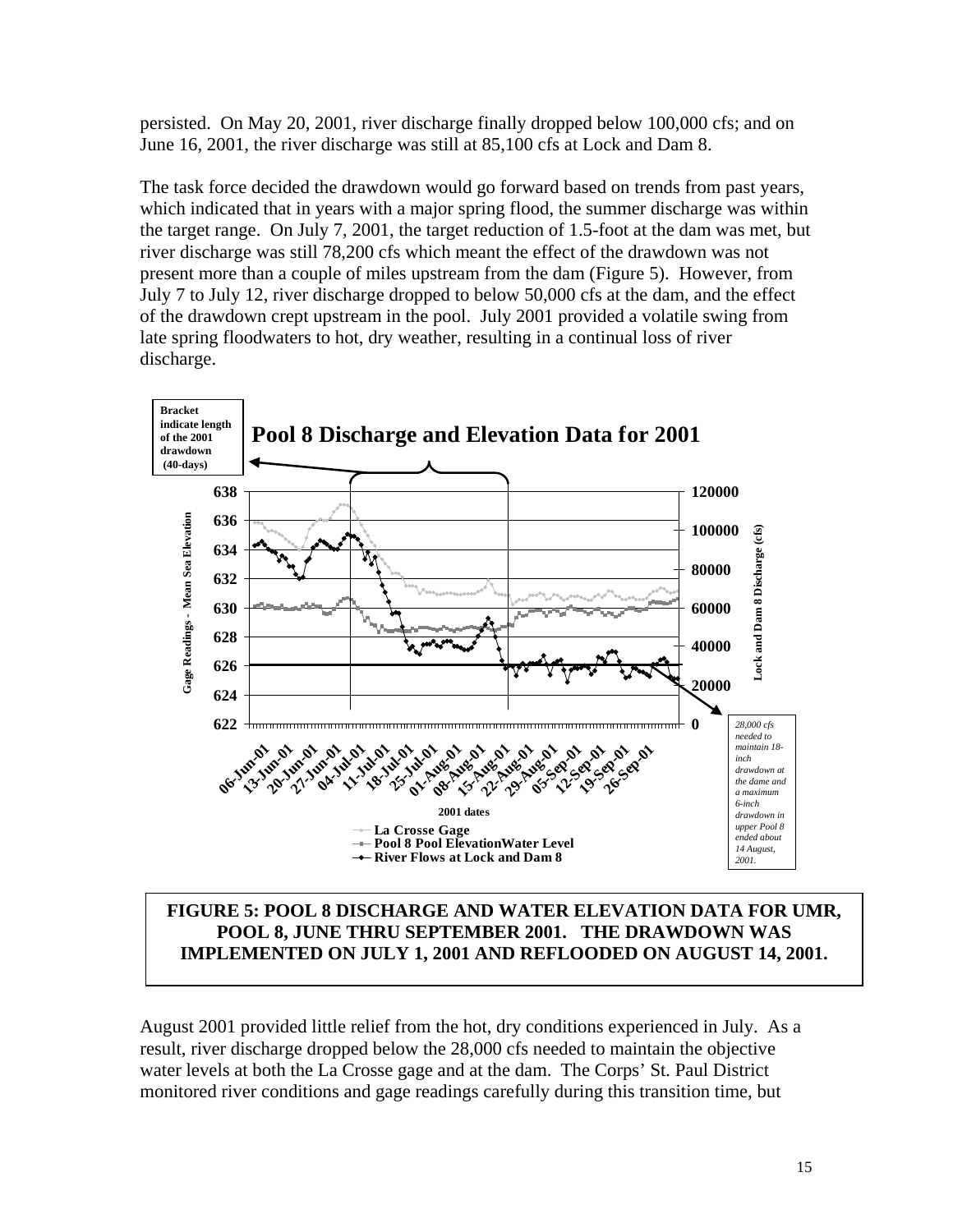sand had plugged the La Crosse gage, resulting in erroneous readings. From August 11 to August 14, water levels in the upper portion of the pool were probably five inches lower than the agreed upon management level of 0.5-foot (630.5 msl). The Corps responded as soon as the problem was detected and brought the water levels up at the dam to provide adequate depth in the upper portion of the pool. Initially, public outcry was harsh but it subsided as water levels were returned to the approved level.

For the remainder of the planned drawdown period, August 14 to September 17, water levels were managed at 630.0 msl or essentially no drawdown at the dam. However during a normal year, routine regulation of Pool 8 discharge below 28,000 cfs would require the Corps to implement secondary control or raise water levels at the dam incrementally from 630.0 msl to 631.0 msl to maintain the nine-foot navigation channel. During the 2001drawdown demonstration this practice was not followed, which resulted in lower than usual water levels in the mid-pool section (Figure 4). When water levels were fully returned to routine regulation in September, the lower portion of the pool had been drawn down for about 40 days, but the mid-pool section was down for about 85 days

Both annual and perennial emergent plants were expressed in the exposed sediments. Monitoring of the sample transects indicated that plant composition closely matched the results of a pre monitoring (1999) seedbank study of Pool 8. Common arrowhead *(Sagittaria latifolia),* false pimpernel *(Lindernia dubia)*, water stargrass *(Heteranthera dubia)*, stiff arrowhead *(Sagittaria ridiga)*, teal lovegrass *(Eragrostis hypnoides)*, rice cutgrass *(Leersia oryzoides)* and chufa flatsedge *(Cyperus esculentus)* were dominate in both the seedbank study and the plants expressed during the drawdown. Initial plant density and diversity was dependant on substrate type with sand dominated areas producing the fewest plants and fine sediment areas producing the most plants. However, the dry conditions of July impacted all substrate types because significant cracking was observed in the fine sediment areas. Beneficial rainfall in the upstream watershed provided a temporary increase in the river discharge, which irrigated the young plants at a critical time (Kenow, et al, in preparation).

Aquatic vegetation response was also a function of the duration of substrate exposure, so the mid-pool transects showed an increase in plant density and diversity over other lower pool sampling transects. A shift from annual emergent plants to perennial emergent plant, as well as larger tuber size and density, were noted in the mid-pool section over the lower pool section. These results confirmed suspicious natural resource mangers and researchers that drawdowns of longer duration would increase the likelihood of stronger more robust plants, as well as a shift to perennial emergent. These findings convinced managers there would be a benefit to trying to drawdown Pool 8 for a second year.

Throughout the public involvement process, the possibility of a second year drawdown was communicated to the public with reassurances that they would be a part the decision. They were also informed that the maximum drawdown in the upper section of the pool would be 3-inches or half of the first year drawdown. As had become customary, the task force presented the information for a second year drawdown to the public through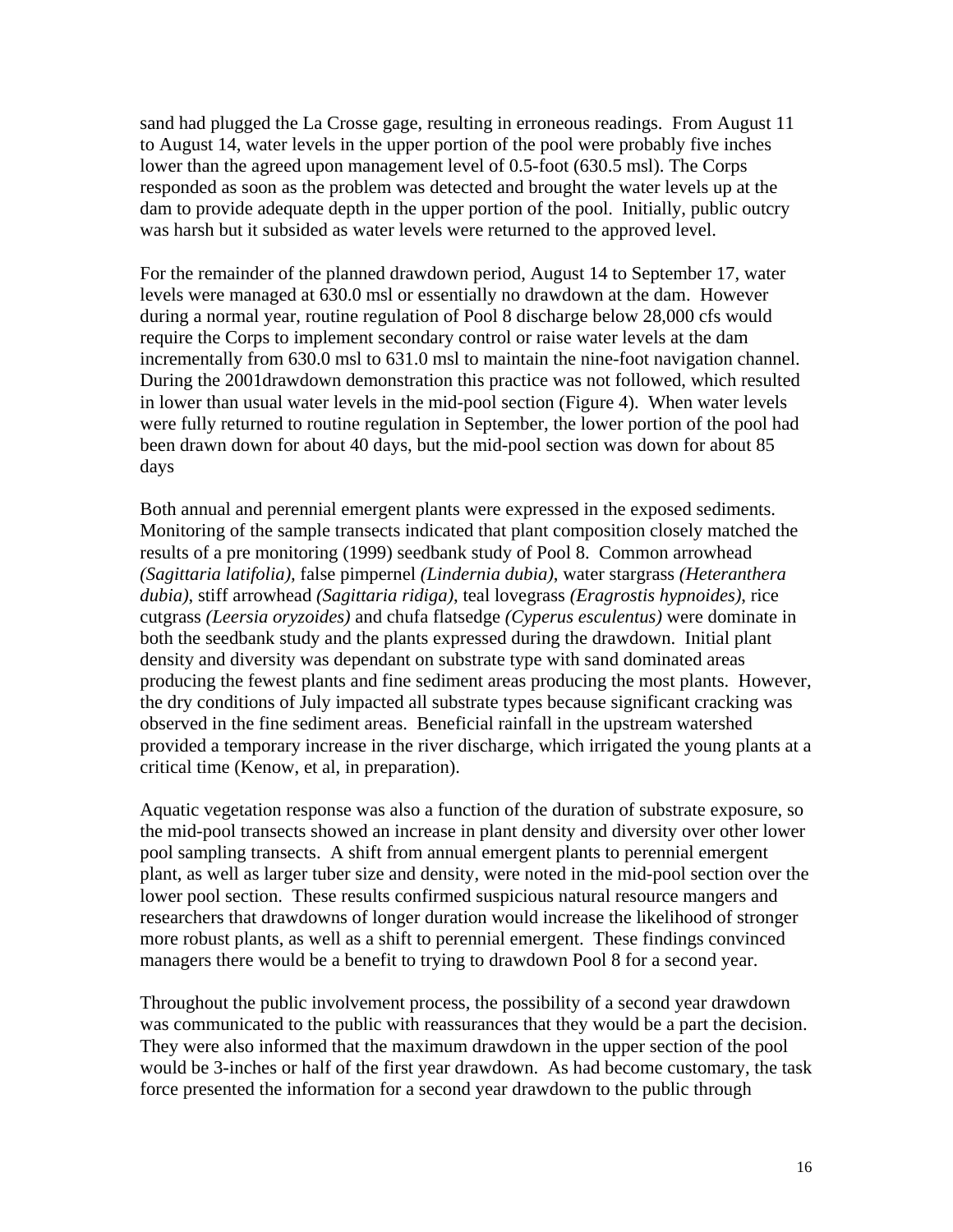newsletters, newspaper articles, radio, and TV and public meetings. Managers were concerned the public would reject the proposal due to the low water levels they experienced during the gage malfunction. However, the public reaction was mostly positive, due in part to the readily apparent habitat changes, which resulted from the 2001 drawdown. The decision to repeat the drawdown became easy with public support.

The summer of 2002 began with a higher discharge than normal but within acceptable range to begin the drawdown on June 17 (Figure 6). Weather patterns delivered a continuous onslaught of rain, and the river flows were above 28,000 cfs all summer with lowest level dipping to 37,700 cfs at the dam. The summer average flow was much higher than usual, providing sufficient water for no drawdown in the upper portion of the pool (lowest levels were 0.76 foot above routine low water levels.) and an 18-inch drawdown in lower portion of the pool for the entire 90-day drawdown period. Although a slightly lower river discharge would be preferred, drawdown conditions provided ample temporal and spatial exposure of river substrate to not only produce robust perennial emergents but to produce arrowhead tubers that were 16 times bigger than 2001.



*Figure 6: Pool 8 Discharge and Water Elevation Data for UMR, Pool 8, June through September 2002. The drawdown was implemented June 17, 2002 and reflooded on September 16, 2002.*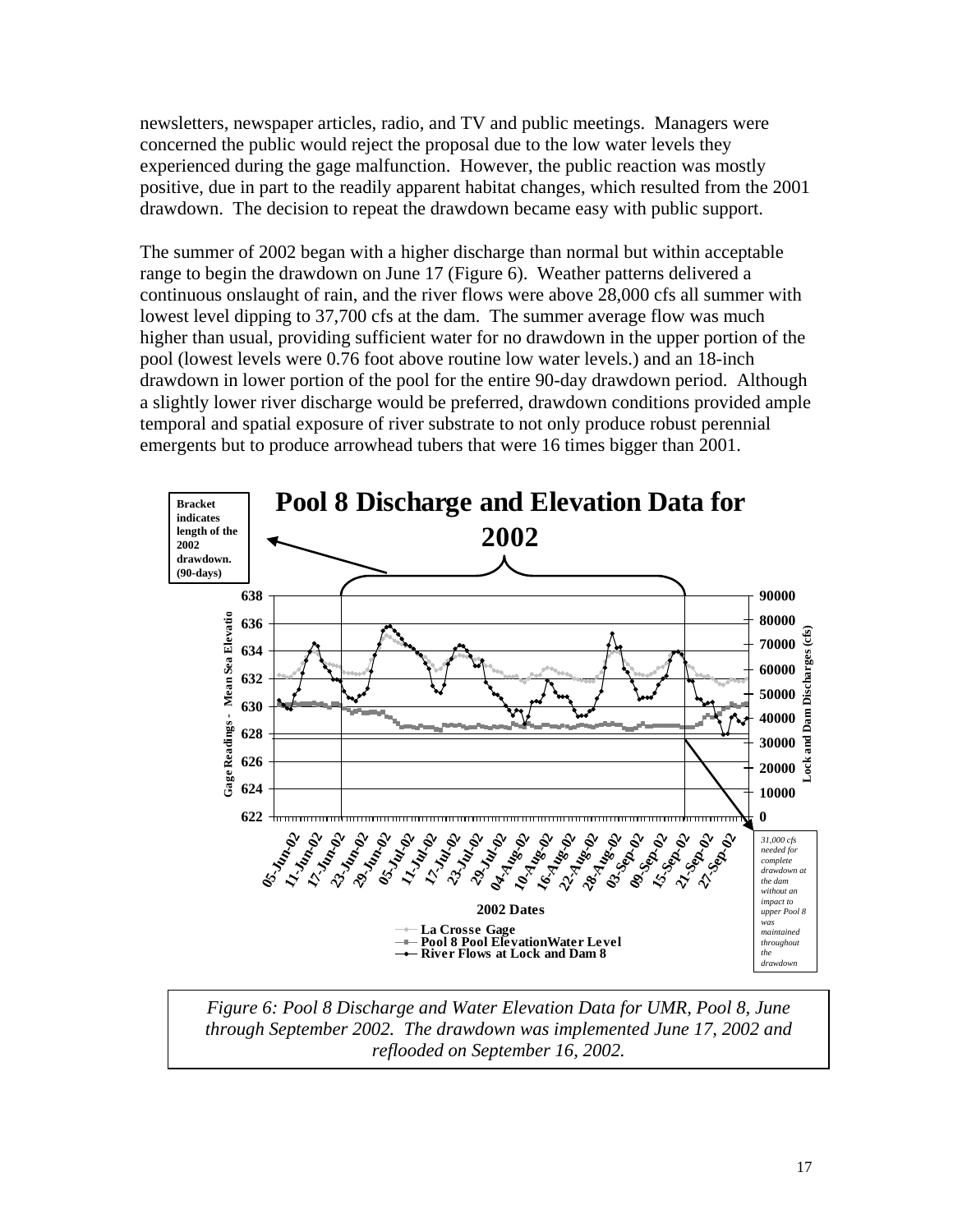Ending the two-year demonstration of a large-scale drawdown on Pool 8 with the favorable 2002 water levels provided a lasting legacy of positive public support for the drawdown concept. The positive vegetation response on the river was easily viewed by the public from highways in close proximity to Pool 8. These highly visible changes and the lack of impact to recreational and commercial use on the river has even the harshest critics noticing that this habitat restoration technique holds promise for future use.

River managers were encouraged by immediate response from aquatic plant beds in Pool 8 and the ease of conducting the demonstration drawdown the second year. However, there are still many questions left to answer. Aquatic plant researchers must continue to monitor the longevity of these revitalized aquatic plant beds to determine how often this practice must be repeated to maintain plant vigor. The response of the floating leafed and submersed aquatic plant communities must also be assessed.

The Corps must continue to monitor main channel response to overdraft dredging done in preparation for the drawdown. Initial cost of doing the extra dredging was assessed at \$640,000. If during the next three years dredging quantities are reduced by the level of overdraft dredging or some portion of that level, then the cost of conducting the drawdown could be substantially decreased for channel maintenance. Through ongoing sampling programs, wildlife, fish and invertebrate use and numbers will be monitored to detect if changes have occurred in those populations.

#### **Perspectives and Discussion**

Numerous guiding principles were learned from the demonstration drawdown for future water level management action. Public involvement became one of the most significant issues, in terms of time spent and establishing the most effective methods to facilitate information exchange. The comprehensive effort and commitment from both the river managers and the public became the cornerstone that allowed this project to move forward to a successful implementation. A formalized public involvement strategy was never adopted, which may have allowed more flexibility to adjust to circumstances and address concerns as they arose. The method of communication was adapted to the user group, whether it required additional public meetings, small group face-to-face discussions or some other new form of communication. This fluid process allowed the managers to respond to public information needs in a timely manner, which was crucial to gaining the respect and trust of the public. This process helped to garner public support for both years during the drawdown.

Continuing this rapport with the public will be key to continuing water level management on the river. The information flow to the public needs to start at least two years before any action will be potentially taken. These early communications provide a mechanism to initiate the conversation and get all interested parties involved. Therefore, this early effort must concentrate on who the vital stakeholders are and finding the best way to communicate with them.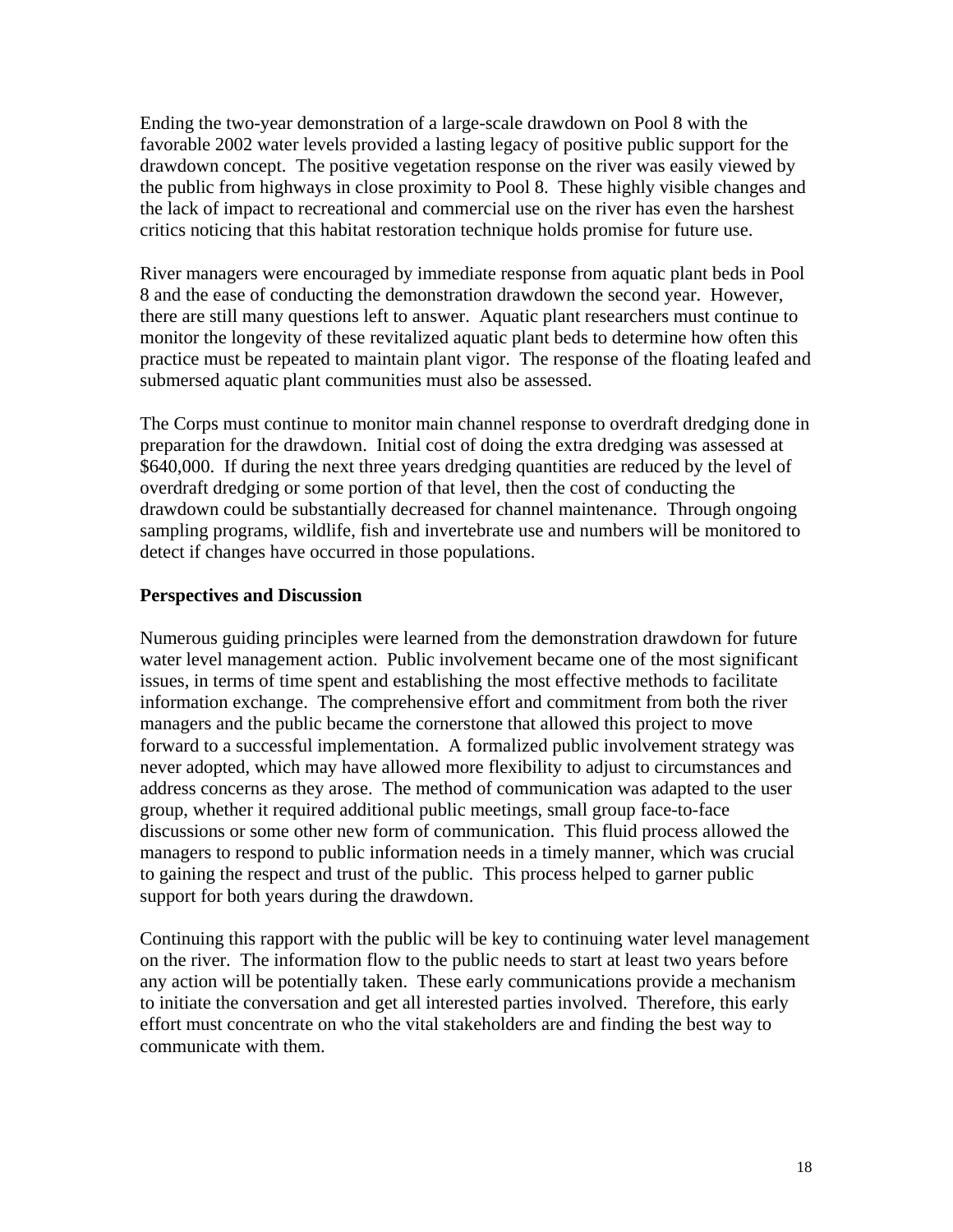One of the biggest issues for conducting the drawdown in Pool 8 was the need to dredge existing channels in backwater areas to maintain river access for recreational pursuits. For the Pool 8 drawdown, the federal Continuing Authorities Program - Section 1135 was used to provide a 75 percent cost share to local sponsors where their access would be impacted by the drawdown. The Corps determined that 1135 could be used one time for dredging recreational access for the drawdown, but it did not follow the true intent of the program. Other funds would be necessary if another large-scale drawdown was conducted.

The task force must assess all potential sources of funding for recreation dredging, however, a new federal authority may be necessary to secure funding to conduct recreational dredging for future drawdowns. The experience with the 1135 program showed that restrictive contracting by the federal government probably tripled the cost of dredging, so the 25 percent local cost share was almost prohibitive. Any new program should be reasonable in contract requirements, so the local sponsors can recognize the value in working with the program.

Under the requirement of not interfering with commercial navigation on the river, the river discharge dictates the spatial extent and temporal length of the drawdown. As such, flexibility becomes the foundation of drawdown implementation. For example, the Pool 8 drawdown was originally scheduled for 2000 but was postponed due to low discharge. The start was again delayed in 2001 due to high discharge. In 2002, the discharge was almost perfect all summer. In order to cope with unpredictable weather patterns and river conditions, natural resource managers, river recreational users and commercial navigation users will have to be flexible.

This can be problematic because the public will want specifics such as starting and ending dates, the number of days the water will be low and exactly how low it will be. The only solution is to provide the public with intentions of implementation and then let them know that the dynamics of the river will dictate whether or not the work will be implemented as planned. This will create confusion, so continual reinforcement of this information will be necessary.

# **Next Steps**

The initial success of the Pool 8 drawdown has both river managers and the public encouraged by this river restoration tool. The next steps for this effort have two major components. First, resource managers must continue to assess the preliminary success of the Pool 8 drawdown as defined earlier in this article to determine the long-term restoration implications. This will take a number of years to fully assess but moving forward on other similar projects still appears to be practical.

Therefore, the Corps of Engineers proposed the task force examine the feasibility of conducting minor drawdowns of a foot or less in pools where little to no additional dredging would be needed. Pools 6 and 9 met the criteria, and the information was brought to the public for concurrence and to determine an acceptable level of drawdown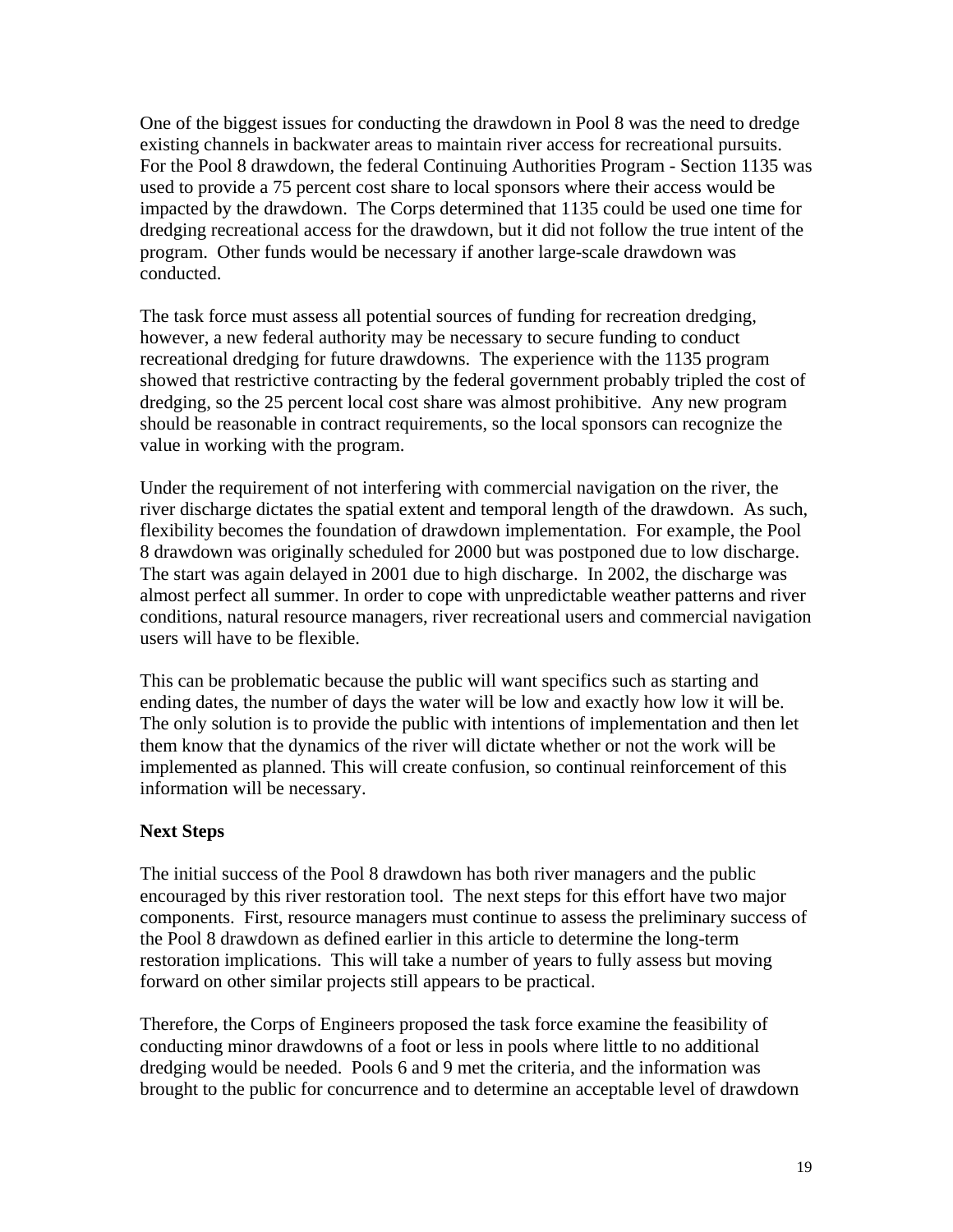for each pool. Overall, the public was enthusiastic about these potential projects and plans were made to implement minor drawdowns in both pools during the summer of 2003. However, last minute problems halted both projects, so they will be pursued again during the summer of 2004.

Simultaneous to the planning for minor drawdowns on Pools 6 and 9, another plan has begun for a large-scale drawdown on Pool 5. Based on the preparation needed to conduct the large-scale drawdown on Pool 8, task force members felt comfortable proceeding with planning for a similar project in another pool. A drawdown of one foot to four foot is being considered and will involve intense planning for the next two years. Pool 5 habitat would benefit from a drawdown but problems with extra dredging to maintain the commercial navigation channel and access for the recreating public will need to be addressed carefully.

The Water Level Management Task Force, with strong support from the Corps' St. Paul District, will analyze these initial demonstration projects to determine what the future significance and implementation of water level drawdowns will be for habitat restoration. Eventual outcomes may lead to changes in operation of the navigation pools and general drawdown strategies for each pool to promote and maintain the ecological health of the Upper Mississippi River Pools in the St. Paul District.

During the next 10 years, the task force expects to make continual progress toward appropriate changes in dam water level operation and general drawdown strategies for each pool. This tool, in addition to many other restoration techniques, will help to provide a long-term solution to the restoration and sustainability of the Upper Mississippi River ecosystem.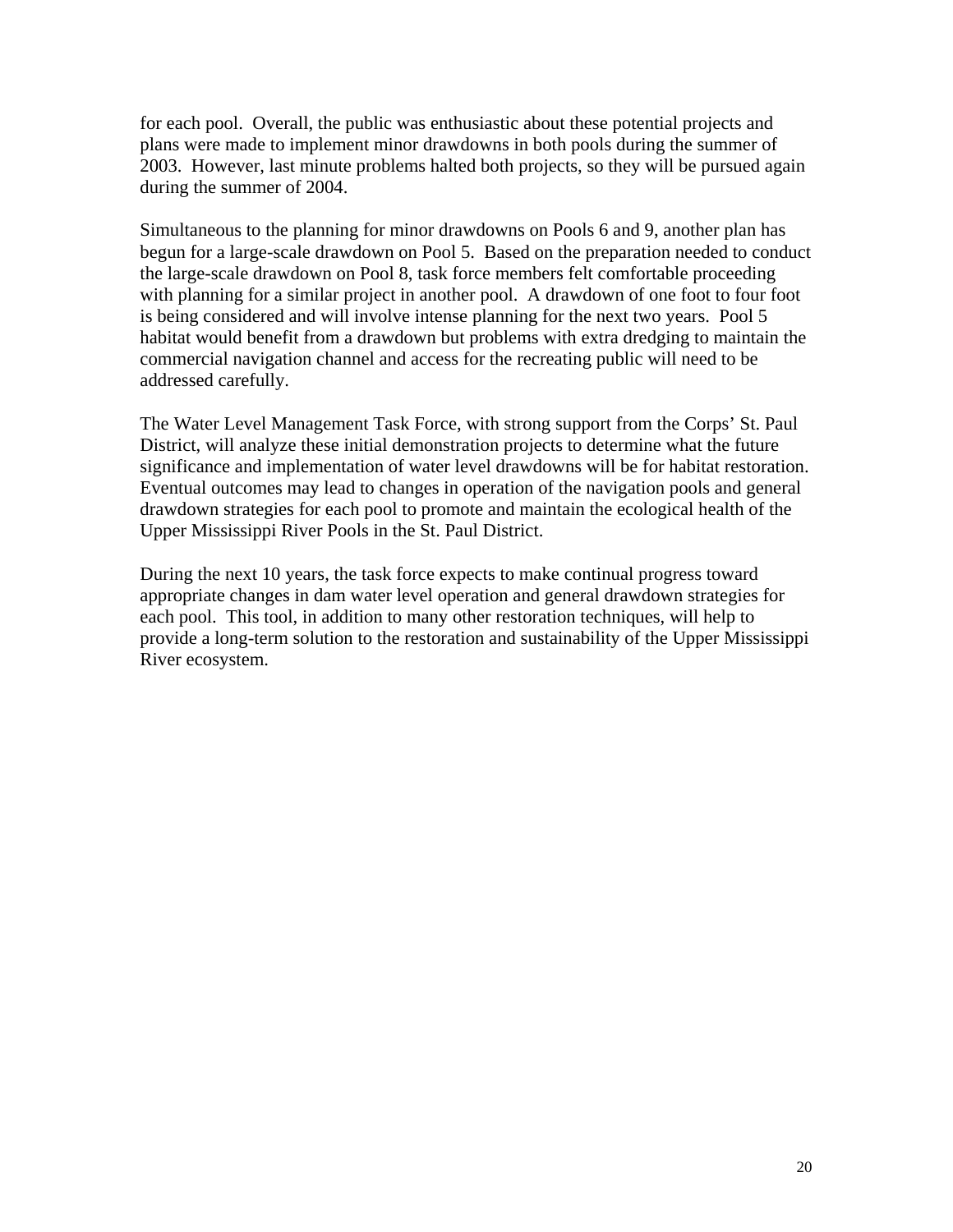- Environmental Studies Work Team for the Upper Mississippi River Basin Commission. 1981. Technical Report: Environmental Report, Comprehensive Master Plan for the Management of Upper Mississippi River System.
- Kenow, K. P., R. Hines, J. Lyons, J. Stancill and L. Robinson. 2001 Vegetation Response to an Experimental Drawdown on Pool 5 of the Upper Mississippi River, 35pp.
- Kenow, K. P., and J.E. Lyon. In prep. Composition of the seed bank in the Upper Mississippi River. Prepared for submission of River Research.
- Lubinski, K., R. Gaugush, S. Gutreuter, T. Owens, S. Rogers, P. Thiel and J. Wlosinski. 1993. Current Ecological Conditions. Pages 50-63 in Proceedings of the Forty-Eighth Annual Meeting of the Upper Mississippi River Conservation Committee, Red Wing, Minnesota, March 10-12, 1992. Reprint by U. S. Fish and Wildlife Service, Environmental Management Technical Center, Onalaska, Wisconsin, October 1993. EMTC 93-R021. 13pp.
- McGuiness, D. 2000. A River that Works and a Working River. Upper Mississippi River Conservation Committee, Rock Island, Illinois. 40pp.
- Sullivan, J. S. 2003. Water Quality and Meteorological Monitoring Used in the Assessment of Water Level Drawdown of Navigation Pool 8 of Upper Mississippi River in 2001. 13pp.
- Szcodronski, K., S. Johnson, J. Duyvejonck and D. McGuiness. 1993. Facing the Threat: An Ecosystem Management Strategy for the Upper Mississippi River. Upper Mississippi River Conservation Committee. Rock Island, Illinois. 16pp.
- Theiling, C.H., C. Korschegen, H. DeHaan, T. Fox, J. Rohweder, and L. Robinson. 2000 Habitat Needs Assessment for the Upper Mississippi River System: Technical Report. U.S. Geological Survey, Upper Mississippi Midwest Environmental Science Center, La Crosse Wisconsin. 248pp.
- WEST Consultants, Inc. 2000. Final Report: Upper Mississippi River and Illinois Waterway Cumulative Effects Study. 228pp.
- Upper Mississippi River Conservation Committee. January 1946. Second Progress Report of the Technical Committee for Fisheries, 26pp.
- Upper Mississippi River Conservation Committee. January 1947. Third Progress Report of the Technical Committee for Fisheries, 59pp.
- Upper Mississippi River Conservation Committee. 1948-2002. Proceeding of the Fourth - Fifty Ninth Annual Meeting of the Upper Mississippi River Conservation Committee. Various pp.